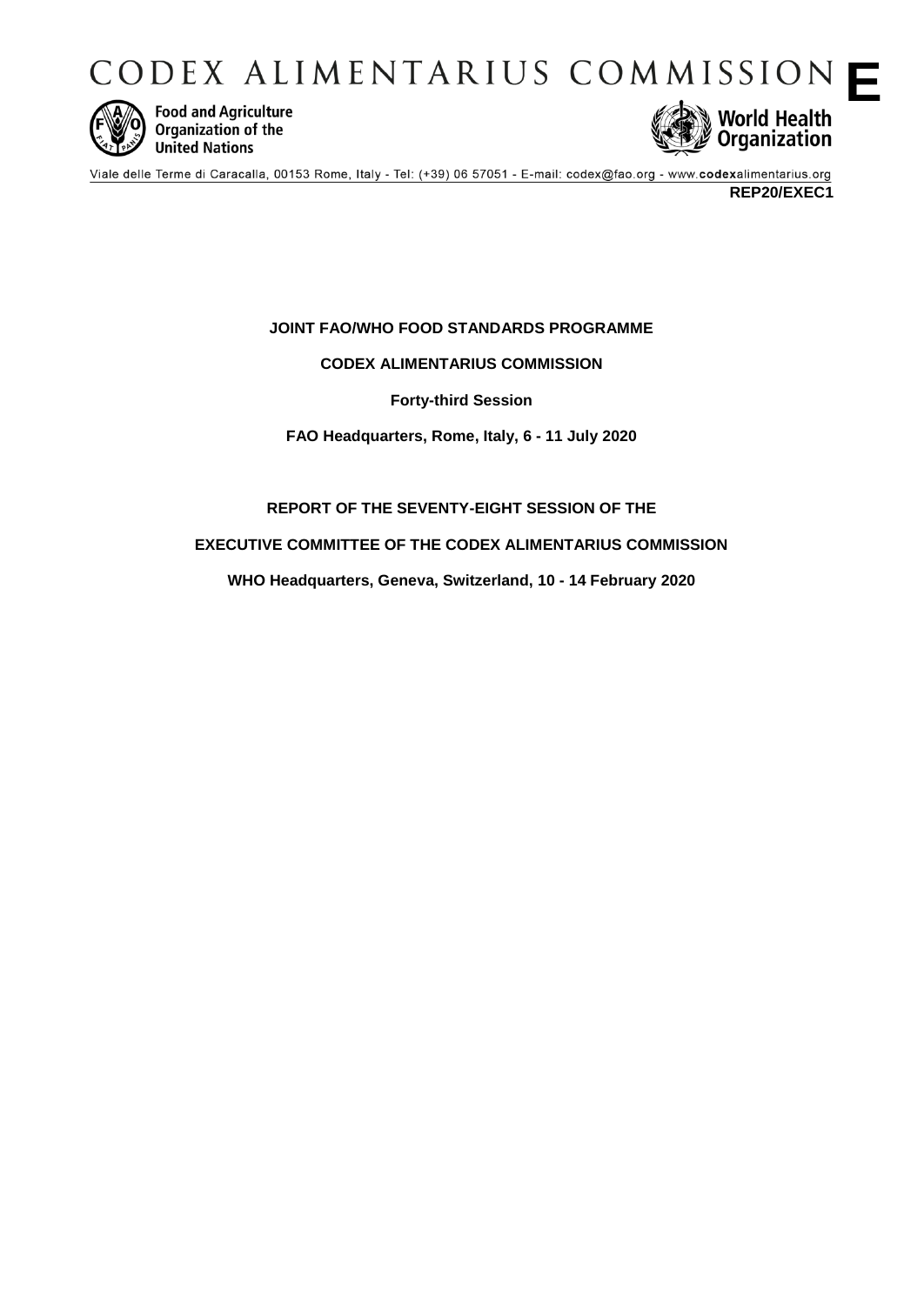# **TABLE OF CONTENTS**

| Report of the Seventy-eight Session of the Executive Committee of the Codex<br><b>Alimentarius Commission</b>                                     | page 1         |
|---------------------------------------------------------------------------------------------------------------------------------------------------|----------------|
|                                                                                                                                                   | Paragraph(s)   |
| Introduction                                                                                                                                      | 1              |
| Adoption of the Agenda (Agenda item 1)                                                                                                            | $\overline{2}$ |
| The Role of the Executive Committee of the Codex Alimentarius Commission<br>(Agenda item 2)                                                       | 10             |
| Implementation of CAC42: Feedback on Changes and Proposals for further<br>Improvements (Agenda item 3)                                            | 25             |
| Regular Review of Codex Work Management 2018-2019:<br>Critical Review Process (Agenda item 4.1)                                                   | 31             |
| Follow-Up to Regular Review of Codex Work Management 2017-2018:<br>Periodic Review of Codex Standards (Agenda item 4.2)                           | 53             |
| Follow-up to Regular Review of Codex Work Management 2017-2018:<br>Use of References in Codex Texts (Agenda item 4.3)                             | 57             |
| Follow-Up to Regular Review Of Codex Work Management 2017-2018:<br>Resource Implications (Agenda item 4.4)                                        | 64             |
| Communications Work Plan 2017–2019: Implementation Status (Agenda item 5)                                                                         | 73             |
| Work Plan for the Implementation of the Strategic-Plan 2020-2025:<br>Interim Report of the Third Strategic Planning Sub-Committee (Agenda item 6) | 78             |
| The Application of the Statements of Principle Concerning the Role of Science:<br>Interim Report of the CCEXEC Sub-Committee (Agenda item 7)      | 90             |
| Timeliness of Codex Working Documents (Agenda item 8)                                                                                             | 101            |
| <b>Any Other Business</b>                                                                                                                         | 111            |

# **APPENDICES**

*Page(s)* **Appendix I:** [List of Participants](#page-16-0) 17 Appendix II: [Verbatim Transcript of CCEXEC78 Discussion on Agenda item 5:](#page-21-0) [Communications Work Plan 2017–2019: Implementation Status](#page-21-0) 22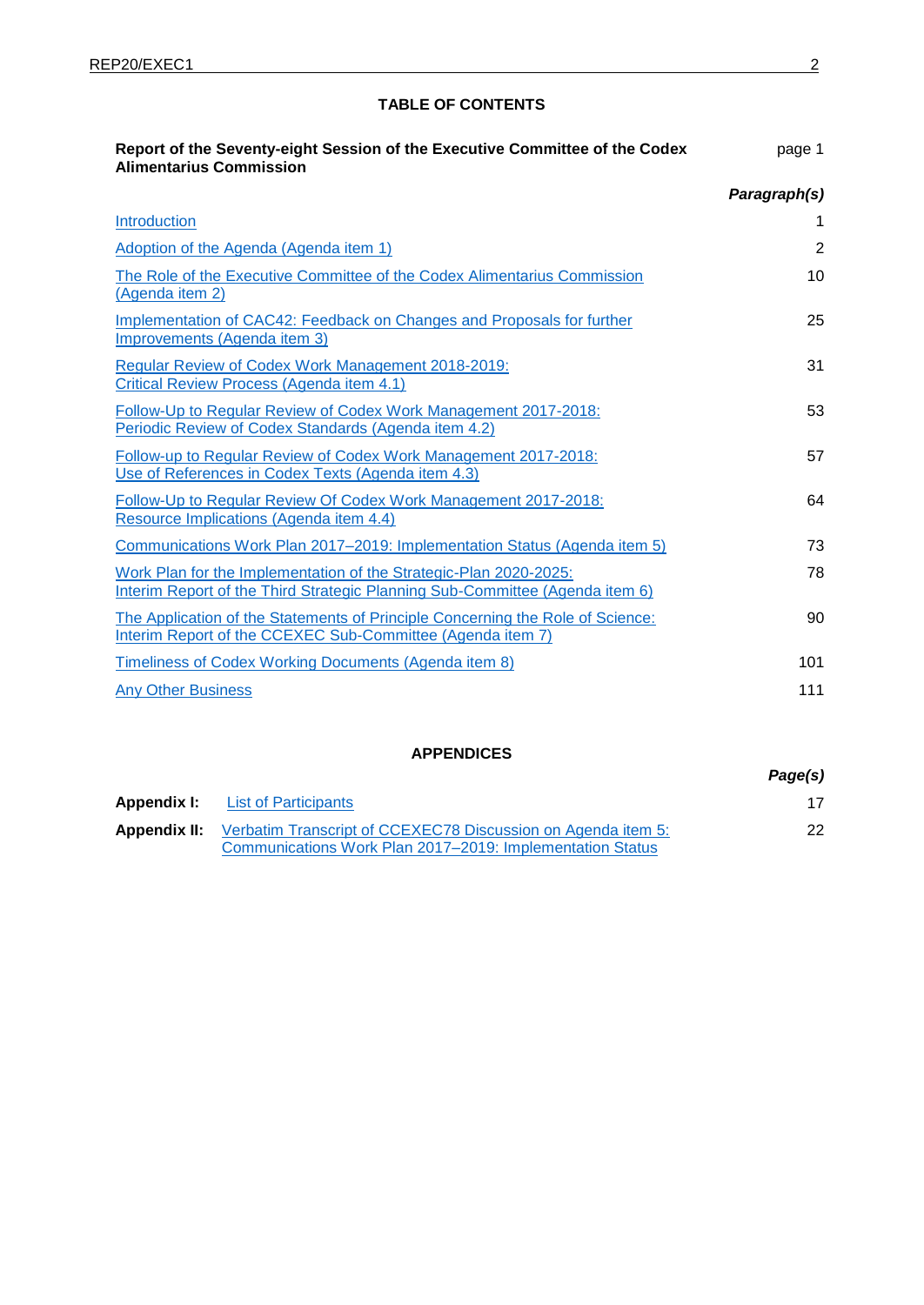# <span id="page-2-0"></span>**INTRODUCTION**

1. The Executive Committee of the Codex Alimentarius Commission held its Seventy-eighth Session (CCEXEC78) at the Headquarters of the World Health Organization (WHO), in Geneva, Switzerland, from 10 to 14 February 2020. The Chairperson of the Codex Alimentarius Commission (CAC), Guilherme da Costa Junior (Brazil), opened the session. The Assistant Director-General Universal Health Coverage/Healthier Populations WHO, Naoko Yamamoto and the Acting Head of the Food Safety and Quality Unit of the Food and Agriculture Organization (FAO), Markus Lipp welcomed the participants on behalf of the parent organizations.

# <span id="page-2-1"></span>**ADOPTION OF THE AGENDA (Agenda item 1)<sup>1</sup>**

- 2. CCEXEC78 adopted the provisional agenda with the addition, under item 9 Any other business, of:
	- i. Dealing with Exceptional Interruptions to Codex Meetings (proposed by the Codex Secretariat);
	- ii. Delegate´s Contact Information in Codex Reports (CRD1) (proposed by the Regional Coordinator for Latin America and the Caribbean);
	- iii. Rescheduling of Codex meetings due to the novel coronavirus (COVID-19) outbreak (proposed by the Codex Secretariat);
	- iv. Update from the meeting on practical guidance for Electronic Working Groups (EWGs) held in Brussels on 30-31 January 2020 (proposed by the Codex Secretariat); and
	- v. Status of the proposed resolution of the World Health Assembly "Strengthening efforts on food safety" (proposed by the Codex Secretariat).
- 3. The Codex Secretary stated that the Member for Africa (Tanzania) had informed the Secretariat that they were unable to participate in the session and had proposed that their advisor from The Gambia, be exceptionally authorized to actively participate in CCEXEC78 discussions on behalf of the Member for Africa. With a view to ensuring a fully geographically represented debate, CCEXEC78 agreed with the proposal on an exceptional no-objection basis.
- 4. The Member for North America drew the attention of CCEXEC78 to the presence of the European Union (EU) as advisor to the Member for Europe, requesting the Representative of the Legal Counsel of WHO to clarify whether this was in line with the formal declaration by the European Community (EC) at the 18<sup>th</sup> session of the Codex Committee on General Principles (CCGP) <sup>2</sup> stating: "*Although the Committee on Constitutional and Legal Matters of the FAO considered that the participation of a Member Organization in the Executive Committee depended on the functions and activities of this Committee, the European Community declares formally that it gives up in every case the possibility of taking part in the proceeding of the Executive Committee when a Member State of the European Community is elected for the Region of Europe*." She noted further that this was a commitment and condition of EU membership in Codex Alimentarius and that FAO rules did not permit a member organization to participate in committees with restricted membership.
- 5. The Member for Europe indicated that the statement of the EC had not been accurately reflected since the end of the declaration reads: "*and that an agenda item would be of European Community competence"* and noted that all items on the agenda of this meeting were of EU Member State competence*.*
- 6. The Member for Europe clarified that they had chosen their advisors in good faith not to represent countries or organizations, but to advise them in the interest of the Codex Alimentarius Commission as a whole; that the Procedural Manual (PM) did not provide any specific rule on the participation of advisors in the Executive Committee and that at previous sessions of CCEXEC (in 2012, 2013 and 2014) a staff member of the EU had participated as an advisor to a previous Member for Europe (France).
- 7. The Member for North America stated that there was no declaration of division of competence in CCEXEC as specified in the PM, which made it impossible for members to know if EU participation was consistent with the declaration presented at CCGP18.

<sup>1</sup> CX/EXEC 20/78/1; CX/EXEC 20/78/9; CX/EXEC CRD 1

<sup>2</sup> ALINORM 03/33A, para 76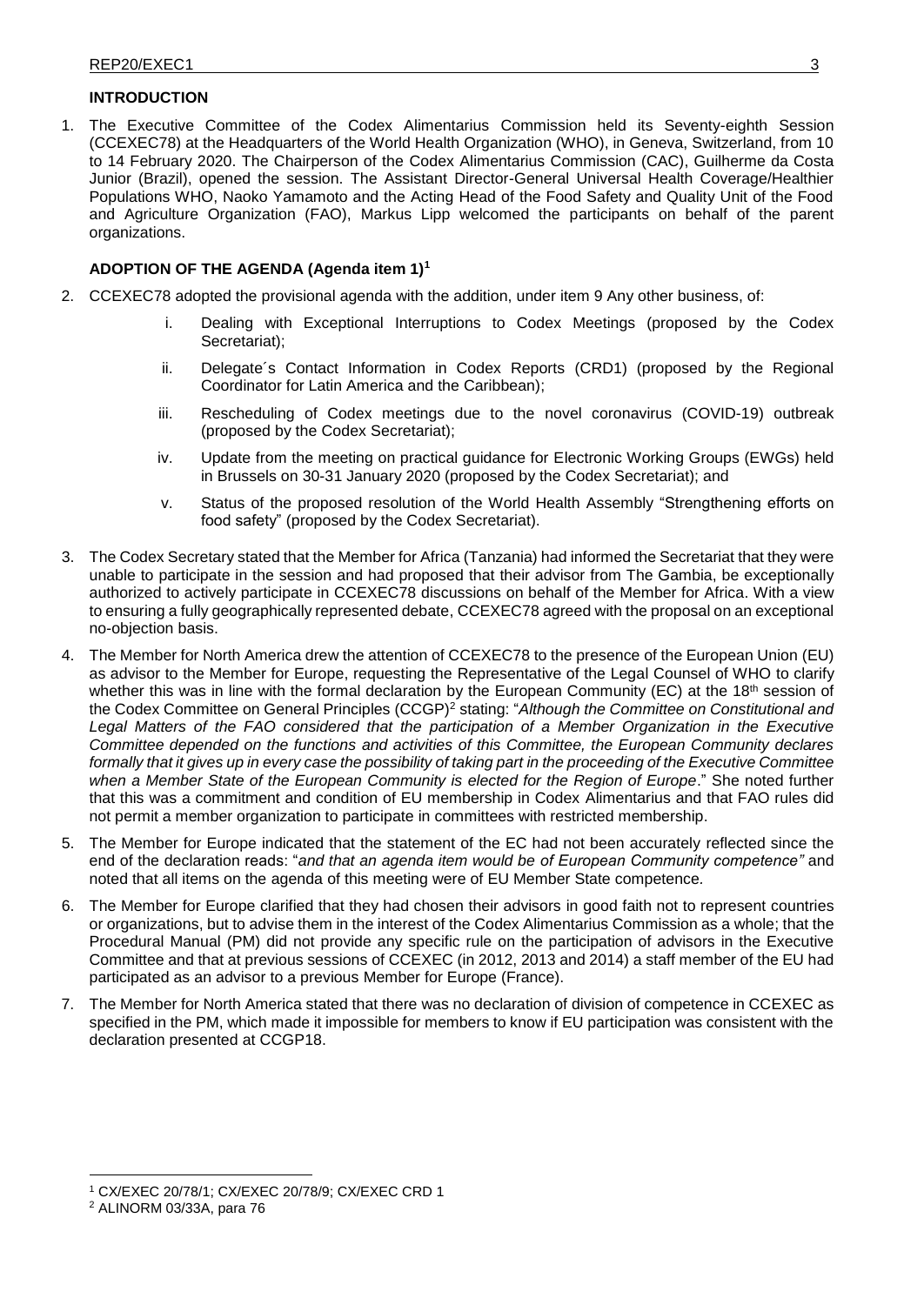- 8. The Representative of the Office of the Legal Counsel of WHO stated that the matter was complex and related to the accession of the EC to FAO and later to Codex and also related to the participation of advisors in the CCEXEC which had evolved. Extensive research would be needed to provide detailed advice on the question to CCEXEC79. The Representative suggested that CCEXEC agree with the participation of a staff member of the EU as advisor to the Member for Europe at the current session on the understanding that this would not constitute a precedent that could influence further decisions on this matter.
- 9. CCEXEC78 acknowledged the proposal of the Representative of the Office of the Legal Counsel of WHO to provide detailed legal advice to CCEXEC79.

# <span id="page-3-0"></span>**THE ROLE OF THE EXECUTIVE COMMITTEE OF THE CODEX ALIMENTARIUS COMMISSION (AGENDA ITEM 2)<sup>3</sup>**

- 10. The Chairperson introduced the agenda item and explained that the document was a revision of a Conference Room Document (CRD)<sup>4</sup> made available to CCEXEC75, which had not yet been discussed by CCEXEC. He noted that the document addressed various issues related to CCEXEC work in accordance with its mandate that might be enhanced in order to strengthen the function of CCEXEC as an executive branch of CAC rather than a negotiation body.
- 11. CCEXEC78 discussed the document section by section.
- 12. With regards to acting as a "think tank" (3.1.1) members noted that CCEXEC could have such a role, but it was necessary to take into account the workload of CCEXEC, recalling that CCEXEC had not had time to complete its agenda at recent sessions. It was highlighted that CCEXEC should focus on its core functions and the efficient execution of its specific mandate and, in particular, the Critical Review.
- 13. With regards to consensus building (3.1.2), CCEXEC78 acknowledged the important commitment that the Chairperson and Vice-chairpersons had made after their election in 2017 to attend all subsidiary body sessions and their useful contribution to consensus building in Codex work. It was noted that these experiences had also been useful in the context of the Critical Review work.
- 14. Regarding the official status of the Chairperson and the Vice-chairpersons when participating in sessions of CAC subsidiary bodies or external events, the Representative of the Office of the Legal Counsel of WHO recalled that relevant advice had been given in the CCGP<sup>5</sup> and that with one exception (CCGP) in relation to the Chairperson, participation was as part of their national delegation. It was further noted that the Commission was officially represented by the Secretariat at external meetings. Because of a number of implications including costs, the advice had been not to create a "Codex bureau", but this could be revisited if needed.
- 15. With regards to representation of a Member of CCEXEC at subsidiary bodies there was a general sense that no single individual could represent CCEXEC. However, if Members of CCEXEC attended a subsidiary body meeting they could use that experience to feed into discussions at CCEXEC.
- 16. With regards to science-policy interface (3.2.2) it was noted that the intent of this proposal was to explore whether the expertise of observers from technical organizations could be harnessed to ensure that Codex standards were pragmatic and implementable and that this could contribute to uptake of Codex standards and thereby support Goal 3 of the Codex Strategic Plan 2020-2025.
- 17. CCEXEC78 recalled that the Critical Review documents (including comments from chairpersons) could be used to identify crosscutting issues where discussion by CCEXEC might add particular value, something that had also been noted by CCEXEC77.<sup>6</sup> CCEXEC78 acknowledged the essential role of CCEXEC in the Critical Review and noted that this would be further discussed under agenda item 4.1.
- 18. In response to the point identified during the Critical Review by CCEXEC77 and raised by the Coordinator for Asia regarding the review of the sequencing and frequency of meetings of Codex committees specifically those which do not meet annually, the Codex Secretary reconfirmed that a discussion paper on the this matter would be presented to CCXEC79.
- 19. CCEXEC78 was of the opinion that its work related to the applications from non-governmental organization (NGO) for observer status did not represent a considerable workload and that there was no need to change the current practice. However, some new arrangements such as consideration of new applications at each session of CCEXEC could be considered to speed up the endorsement process.

<sup>3</sup> CX/EXEC 20/78/2

<sup>4</sup> EXEC/75 CRD/3

<sup>5</sup> REP12/GP, paras 86-93

<sup>6</sup> REP19/EXEC2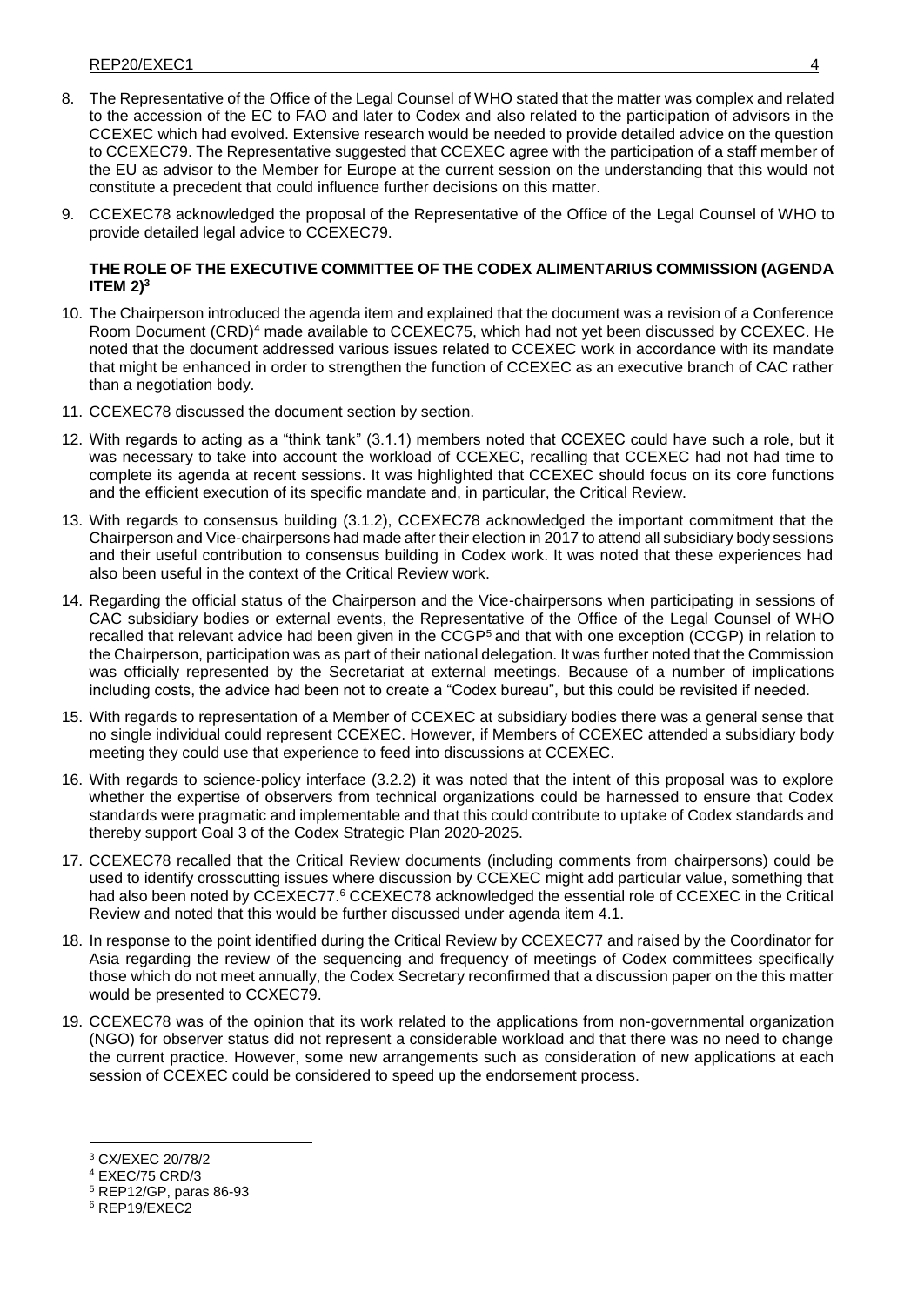- 20. With regards to the proposal to give more guidance on which issues should be discussed by CCGP and which by CCEXEC, CCEXEC78 was of the opinion that the Terms of Reference (ToR) for CCGP and the mandate of CCEXEC were clear and that there was no need to further elaborate on these.
- 21. One member while agreeing not to re-open the CCGP ToR stated that it was important to create awareness of how different tools allowed Codex to undertake its work in an efficient and inclusive manner and noted that some topics benefitted from discussion in a forum open to all members such as CCGP.

### **Conclusion**

- 22. CCEXEC78 recognized the importance of the document on the role of CCEXEC and welcomed the initiatives taken by the Chairperson and Vice-chairpersons in attending the CAC subsidiary bodies meetings, noting that it was not necessary to change the current procedures in this regard. CCEXEC78 underlined that such attendance did not constitute formal representation of CCEXEC members in CAC subsidiary bodies.
- 23. While wishing to maintain Rule IX.6 of the Rules of Procedure, which specifies that the Directors-General of FAO and WHO approve NGO applications "on the advice of the Executive Committee", CCEXEC78 was of the opinion that the Codex Secretariat together with FAO and WHO could explore mechanisms to speed up the process.
- 24. CCEXEC78 agreed that it was not necessary to develop procedural guidance on the division of work between CCEXEC and CCGP since the current mandate and procedures were sufficient.

# <span id="page-4-0"></span>**IMPLEMENTATION OF CAC42: FEEDBACK ON CHANGES AND PROPOSALS FOR FURTHER IMPROVEMENTS (Agenda item 3)<sup>7</sup>**

- 25. The Codex Secretariat introduced the document noting the changes made to the organization of CAC42 following comments made at CAC41 to focus on the core business of the Commission. Changes included:
	- a limited number of speakers for the opening session;
	- removing items from the formal CAC agenda; and
	- holding side events on the report writing day only.
- 26. The Secretariat noted the overall positive feedback received regarding these changes.
- 27. CAC42 delegates had in addition noted areas for improvement such as:
	- the communication on announcements for evening session arrangements (as it had been unclear that substantive sessions would continue after elections); and
	- the time-management of agenda items with extended and challenging discussions.
- 28. The Secretariat also noted that feedback received from the informal meeting of the chairpersons led by the Chairperson of CAC42 had been included in the document.
- 29. CCEXEC78 discussed the document and noted:
	- The positive impact of the efforts made by the Secretariat to date;
	- The value of providing a provisional schedule for agenda items before CAC sessions to orientate both chairperson and delegates;
	- The value of providing CAC Chairperson with flexibility in the management of the session (e.g. by extending the available interpretation time) so that informal discussions among interested parties could be held as needed;
	- The value of informal engagement prior to CAC sessions (e.g. informal meetings between the Chairperson and Vice-chairpersons with Members provide an opportunity to better anticipate and manage the discussions);
	- The importance of including relevant informal meetings of chairpersons of subsidiary bodies, CAC Chairperson and Vice-chairpersons and Members in the official programme of CAC to facilitate the authorisation of participation by Members;
	- The usefulness of the Codex Chairperson's Handbook to explain how to manage meetings and facilitate consensus and that it could be updated with additional guidance as needed;

<sup>7</sup> CX/EXEC 20/78/3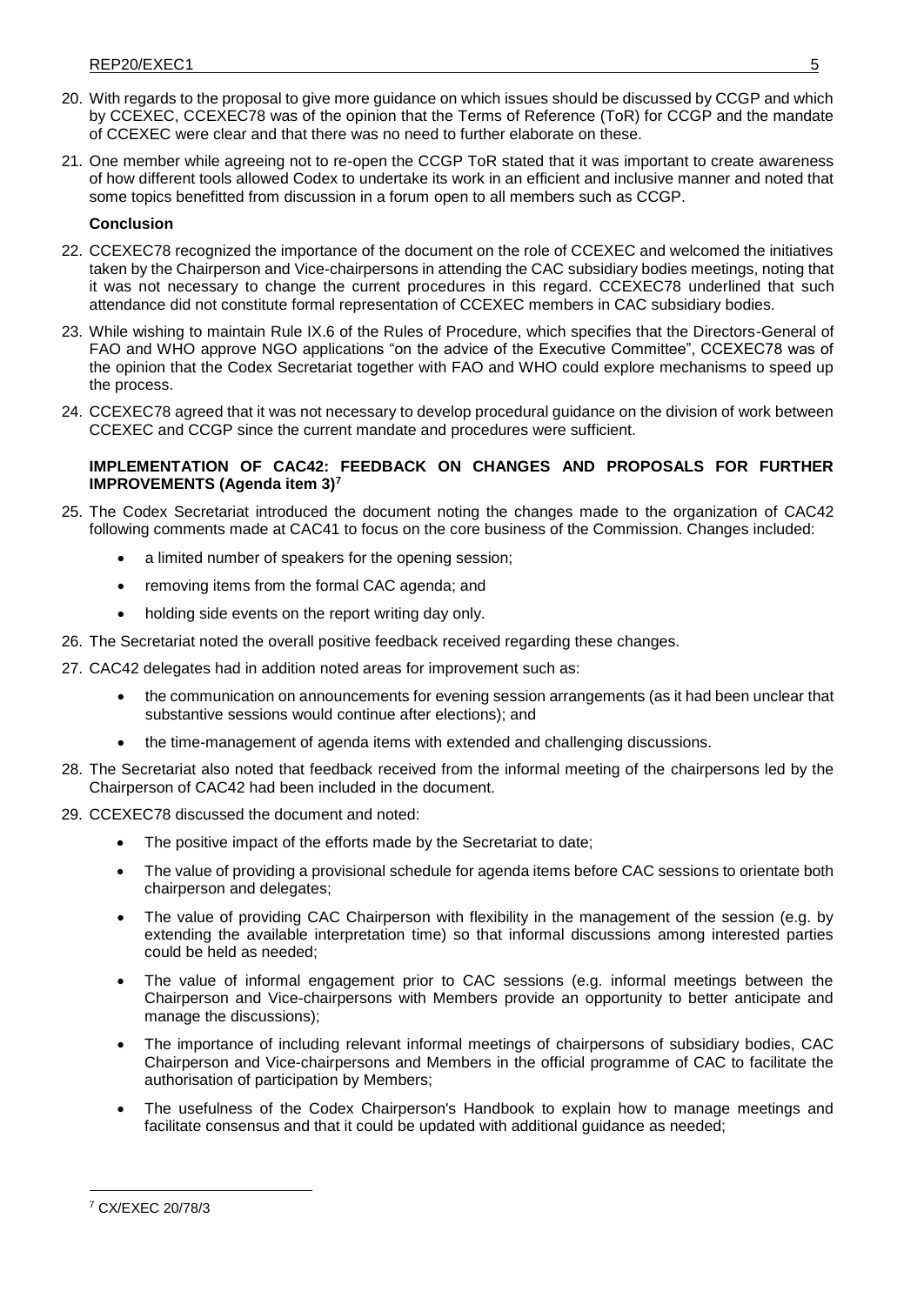- The development of guidance for Members on participation in meetings/meeting etiquette could assist delegates and potentially facilitate discussions at CAC; and
- The importance of sharing the details and outcome of CCEXEC78 discussions with the wider Codex membership to increase awareness on the issues of time management and consensus-building.

### **Conclusion**

30. CCEXEC78 requested that:

- i. The Codex Secretariat
	- a. continue implementing the changes that had been made for CAC42 in the planning and implementation of CAC43;
	- b. clearly communicate the timing of sessions, especially planned evening sessions. The Secretariat should also make a provisional schedule available before CAC43;
	- c. give further consideration to the development of a handbook for delegates; and
	- d. bring the information in this discussion to the attention of all subsidiary bodies.
- ii. Chairpersons of subsidiary bodies and CAC together with the Secretariat:
	- a. develop strategies to prevent or mitigate technical discussions at CAC on topics for which there was no consensus and communicate these strategies to Members. Such strategies may include short adjournments of the session for informal discussions or suspension of discussions on items that overrun the planned time limit; and
	- b. ensure that, at meetings of CAC, written comments received were given due consideration and the technical basis of reservations were included in meeting reports.

### <span id="page-5-0"></span>**REGULAR REVIEW OF CODEX WORK MANAGEMENT 2018-2019: CRITICAL REVIEW PROCESS (Agenda item 4.1)<sup>8</sup>**

- 31. The Codex Secretariat introduced the document on the second phase of the review concentrating on the impact of the critical review. The findings of the first phase dealing mainly with the presentation of the relevant document had been available at CCEXEC77<sup>9</sup> and the feedback of the revised presentation had been positive.
- 32. The Secretariat noted that issues raised in the document were linked to other topics under discussion in CCEXEC (e.g. the role of the CCEXEC, periodic review of Codex standards) and in CCGP (e.g. amendments and revisions).

# **Discussion**

### *Section 2: Coherence between CCEXEC recommendations and CAC decisions*

33. CCEXEC78 noted that there was a very high degree of coherence between CCEXEC recommendations and CAC decisions indicating that current practices and procedures were working well. It was also noted that the presentation and content of the Critical Review had improved in recent years.

#### *Section 3: History of three particular cases of discontinuation*

34. The Secretariat introduced three case studies, where CAC had not followed CCEXEC recommendations for discontinuation of work immediately and sometimes with over five years delay and noted that these cases were informative and had been used to develop the qualitative analysis in section 5.

#### *Section 4: Presentation of the Critical Review to CAC*

35. The Secretariat noted that while the Critical Review did not have the power to impose decisions on CAC, it should be assumed that its recommendation would have impact, which could be enhanced by the Chairperson when reporting on the Critical Review and when ruling on controversial cases.

#### *Section 5: Qualitative review of the Critical Review process*

36. *New work:* The Secretariat noted that with regards to new work, a *Guideline on the Application of the Criteria*  for the Establishment of Work Priorities (Criteria Applicable to Commodities) existed, whereas a guideline was never developed for general subjects. Before engaging in the development of additional guidelines, the usefulness of the present guideline for commodities should be evaluated. CCEXEC78 agreed that this should be explored.

<sup>8</sup> CX/EXEC 20/78/4

<sup>9</sup> CX/EXEC 19/77/5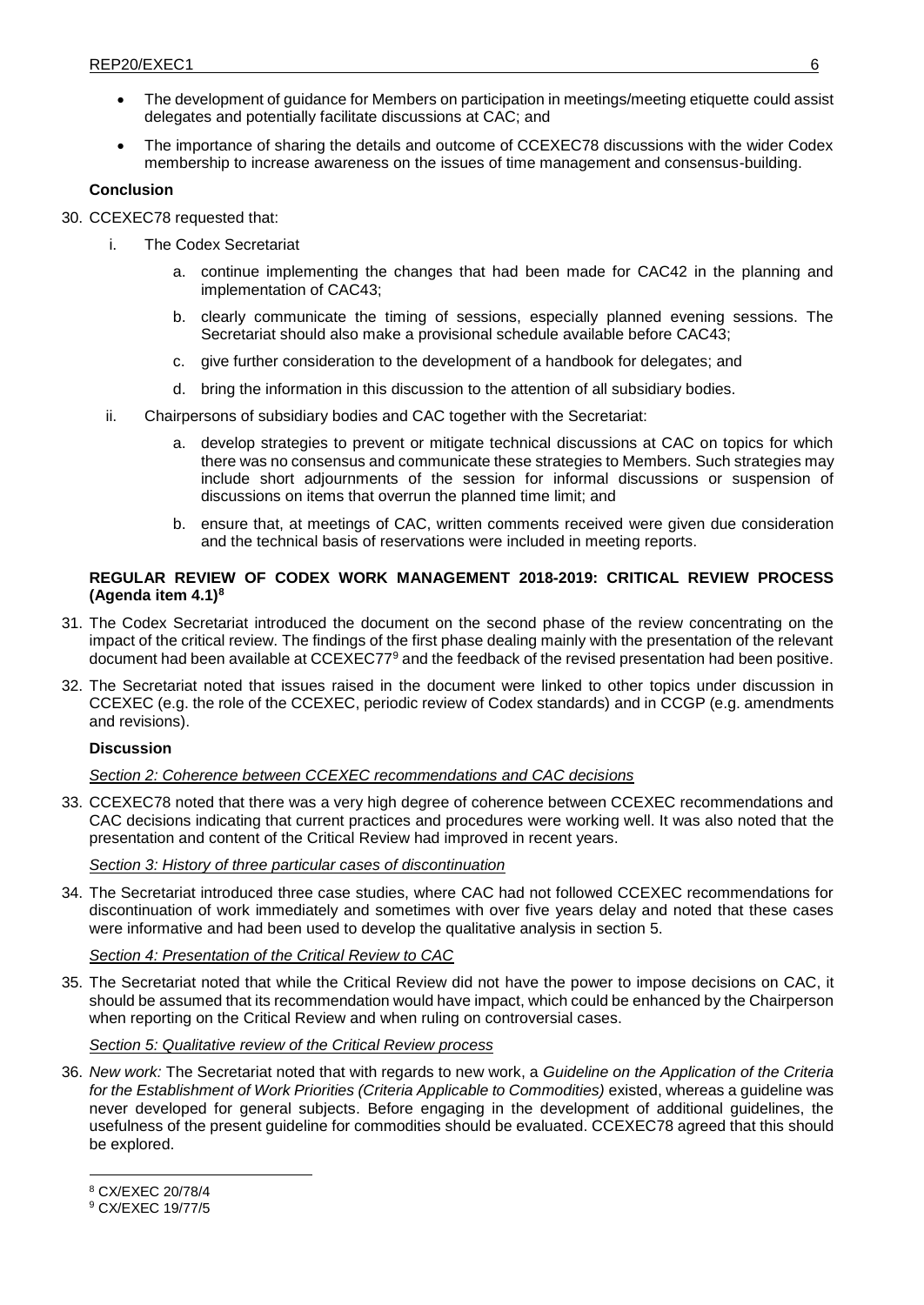- 37. *Identifying needs of developing countries:* The Secretariat noted that there was no guidance on how to take the needs of developing countries into account when reviewing new work proposals.
- 38. *Advice on the coordination of work:* The Secretariat noted that the concept of a cross-committee task force was introduced in this part of the critical review definition but that there were also other ways to facilitate and promote cooperation between committees such as alignment of the meeting schedule and parallel EWGs such as those piloted between CCRVDF and CCPR.
- 39. CCEXEC78 noted that cross-committee cooperation including joint EWGs was important and should be encouraged and taken into account in future work planning.
- 40. *Project document*: The Secretariat noted that there might be benefits in reviewing the requirements for project documents to facilitate the work of subsidiary bodies and CCEXEC. This could assist in prioritizing projects in line with the Codex core mandate i.e. protect consumer health and promote fair practices in food trade.
- 41. *Ongoing work:* The Secretariat noted that there was little guidance on this task.
- 42. One Member stated that there would be merit in providing more guidance to undertake the critical review for ongoing work and especially to make the "Criteria to facilitate the conduct of monitoring progress of standards development" developed by CCEXEC57 (2005)<sup>10</sup> and CCEXEC58 (2006)<sup>11</sup> and endorsed by CAC29 (2006)<sup>12</sup> visible and accessible. CCEXEC78 noted that this would be further discussed when considering the format and structure of the PM at CCGP32.
- 43. *Final adoption:* The Secretariat noted that the guidance in the PM was very limited and included "linguistic consistency" and "format and presentation" which were Secretariat duties. Consideration of more substantive aspects and obstacles encountered during standards development could ensure smoother adoption by CAC.
- 44. There was no interest expressed to work further on this question, as it was noted that CCEXEC already reviewed documents more in depth than that required by the procedure.

#### *Other discussions*

- 45. The Secretariat, regarding possible changes to the PM, clarified that the intention was to facilitate the current process that had developed over the years and keep the rules flexible to allow future improvement.
- 46. CCEXEC78 recognized that CCEXEC could provide guidance and advice to subsidiary bodies and that subsidiary bodies could also seek advice from CCEXEC and that such exchange could take place outside of the Critical Review process.
- 47. The Coordinator from Europe recalled her experience as coordinator for the largest region with 52 members, which is very diverse and with many new Member countries and four working languages, making it difficult to coordinate, also in light of the many important issues and the fact that the coordinating committees only meet every two years.
- 48. The Member for Europe highlighted that interaction between CCEXEC and other bodies also depended on an atmosphere of acceptance and trust and was linked to a discussion at CCEXEC70, which had identified six key areas for Codex work management, namely: strategic governance; responsiveness to emerging issues; consensus; cross collaboration amongst Codex committees; effectiveness and representativeness of CCEXEC; and efficiency of CCEXEC and CAC<sup>13</sup>. The Member further recalled Article 6 of the Statutes of CAC referring to the need to ensure "adequate representation" in CCEXEC.
- 49. The Member for Latin America and the Caribbean noted that these issues had already been debated at length and resulted in a consensus on what we have now in CCEXEC.
- 50. The Chairperson suggested that the Member for Europe could present a paper on why these matters should be re-discussed, taking into account comments made at the session.

#### **Conclusion**

- 51. CCEXEC78 concluded that the Critical Review was overall an efficient and effective work management tool and that there was no urgent need to revise it substantively while recognizing that improvements could be further discussed.
- 52. CCEXEC78 requested that the Codex Secretariat consult and bring proposals to CCEXEC on the following aspects:

<sup>10</sup> ALINORM 06/29/3 (2005), paras 52-63

<sup>11</sup> ALINORM 06/29/41 (2006), para 13

<sup>12</sup> ALINORM 06/29/41 (2006), para 13

<sup>13</sup> REP15/EXEC, para 55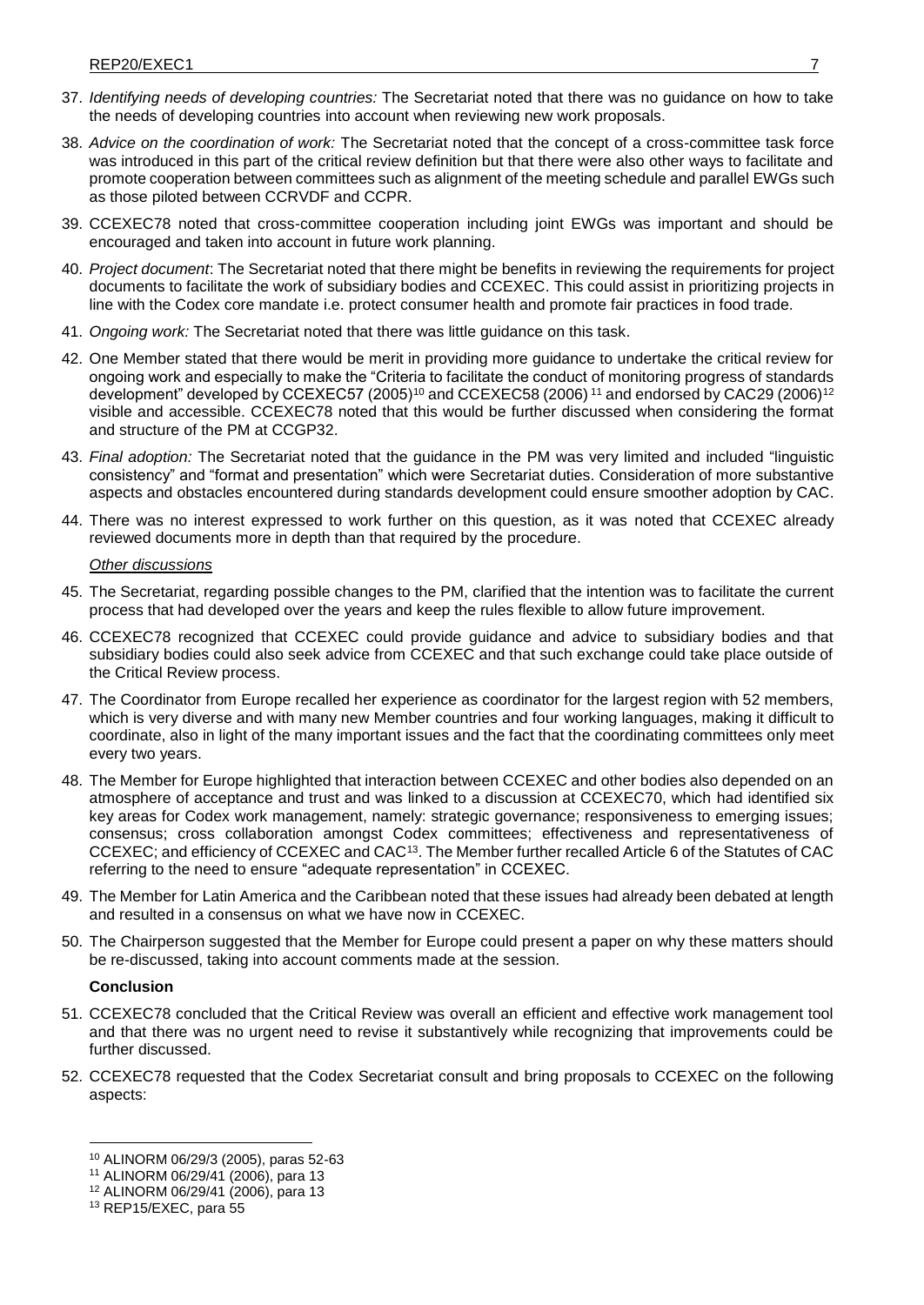- i. revisions to the content and format of project documents to improve their utility for the Critical Review for new work, revisions and amendments of Codex texts, and development of related guidance for committees;
- ii. cross-committee cooperation, and in particular the potential for, or any impediments to, the establishment of joint EWGs; and
- <span id="page-7-0"></span>iii. how to give more weight to the outcome of the Critical Review in discussions at CAC.
- 53. CCEXEC78 noted the Chairperson's request that the Member for Europe present a paper for discussion at a future meeting of CCEXEC on the geographical representation of CCEXEC in the light of Article 6 of the Statutes of CAC.

### **FOLLOW-UP TO REGULAR REVIEW OF CODEX WORK MANAGEMENT 2017-2018: PERIODIC REVIEW OF CODEX STANDARDS (Agenda item 4.2) 14**

- 54. The Codex Secretariat provided an overview of the current procedures for the review of Codex standards, the tools that facilitated such review, and the specific practices of selected subsidiary bodies. External factors contributing to the review of Codex standards were also identified. It was noted that while the date of revision or amendment of Codex standards was included in the standard, this did not provide the reader with details of the nature or location of the changes made, which could be substantive or only an alignment of the text with changes to a general standard.
- 55. CCEXEC78 noted that CCGP32 would consider a paper relating to revisions and amendments of Codex standards covering aspects such as clearer version control and differentiation between revisions and amendments.
- 56. The paper provided more visibility on the different processes used to review Codex texts. Discussions revolved around the four areas identified in the recommendations in the document as follows:

#### *Enhancement of work management processes:*

- It would be useful to encourage committees that do not currently have a mechanism in place to undertake a periodic review of standards, to consider the possibility of developing such a mechanism;
- The use of different processes by different subsidiary bodies was considered appropriate given their different mandates.
- While many subsidiary bodies had effective work management processes in place, there may, in some cases, be value in improving those with regard to standards revision.
- While the current process gave all Members the opportunity to propose revisions, it could be challenging for resource limited countries to initiate a review of a standard.

#### *Tracking standards review and enhancing the visibility of standards review work:*

- Incorporating a question on revision of standards in the critical review could be a reminder of the need to review Codex standards.
- Increasing the visibility of older standards could prompt Members to review them.
- Older standards may be perceived as being no longer relevant. It could be considered how the validity of standards that had never been revised or amended could be reconfirmed.
- Periodic surveys to Members on the potential revision of certain standards, followed by a CCEXEC review of the feedback, may provide a stimulus to update old standards, and would inform goal 3 of the Codex Strategic Plan 2020-2025.

#### *Process to review standards of Committees adjourned sine die:*

 It was acknowledged that while the PM provided guidance on the revision of standards developed by adjourned or abolished Committees, it was necessary to create more awareness of the procedure to be followed in a clear and accessible manner to help Members apply it.

<sup>14</sup> CX/EXEC 19/77/8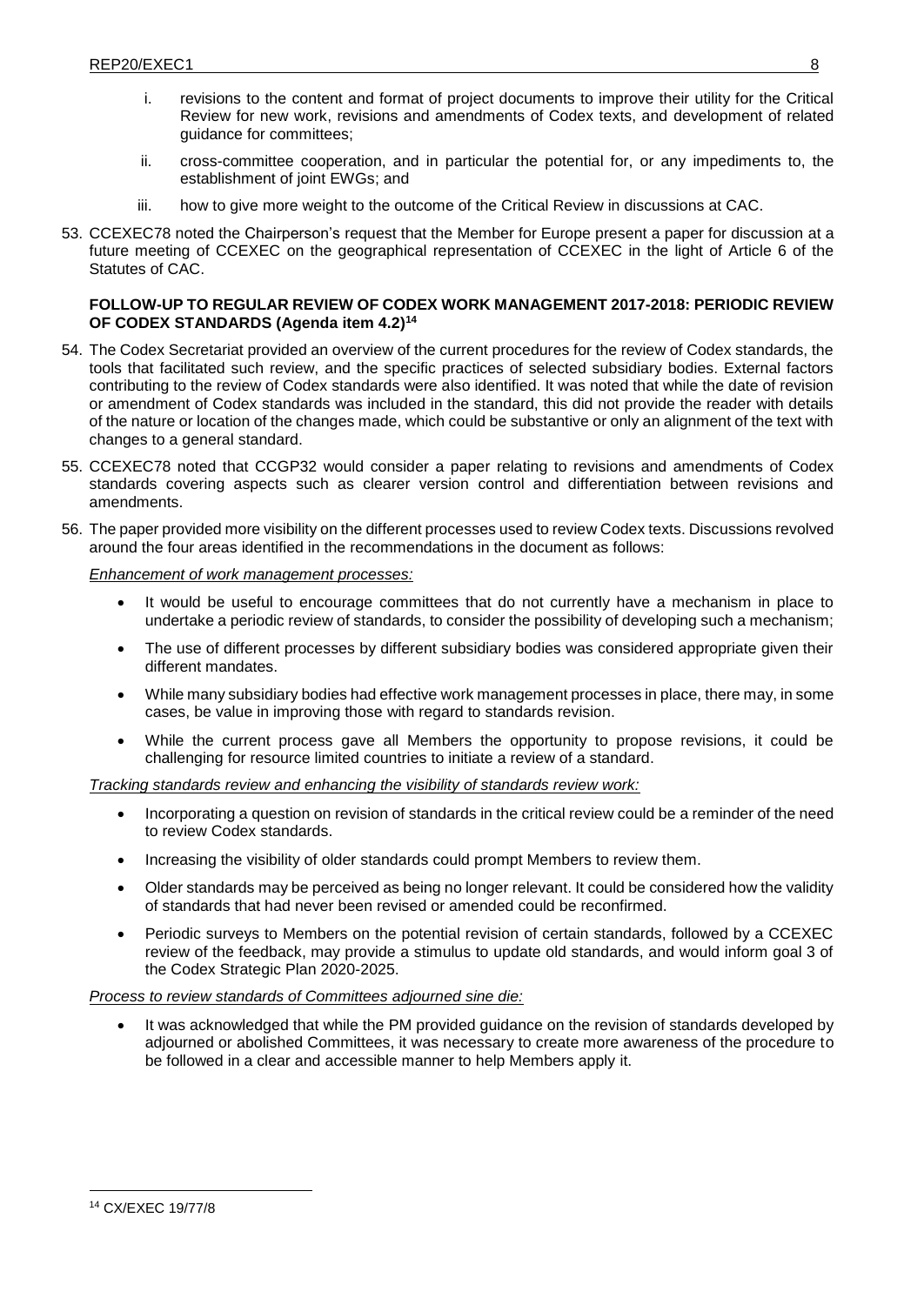# *Role of FAO and WHO in raising issues for review*

- The importance of having a scientific basis for review, based on the outcomes of FAO/WHO expert meetings was emphasized.
- The possibility for FAO and WHO to initiate a review process based on new or emerging public health concerns or trade issues information was also highlighted.

### **Conclusion**

#### 57. CCEXEC78:

- i. concluded that the current approaches to standards review were working for active subsidiary bodies, and encouraged these bodies to continuously enhance their work management processes to consider the need for reviewing existing Codex standards;
- ii. requested the Secretariat to increase awareness and visibility of the procedures for revision of standards that were developed by Committees that have since been adjourned and provide additional guidance to facilitate application;
- iii. requested the Codex Secretariat to consider whether a more active approach to prompt Members to the need for revision might inform Goal 3 of the Codex Strategic Plan 2020-2025; and
- iv. encouraged FAO and WHO to continue raising any issues/proposals related to the review of Codex Standards based on new or emerging public health concerns or trade issues which may need to be addressed.

#### <span id="page-8-0"></span>**FOLLOW-UP TO REGULAR REVIEW OF CODEX WORK MANAGEMENT 2017-2018: USE OF REFERENCES IN CODEX TEXTS (Agenda item 4.3)<sup>15</sup>**

- 58. The Codex Secretariat introduced the document noting the absence of rules on the use of references to other standard-setting organizations.
- 59. Current references to other standard-setting organizations or their standards in Codex texts concern methods of analysis and sampling; are used to demonstrate the intent of a standard; and provide additional guidance on a certain aspect of a Codex text.
- 60. The Secretariat clarified that references to methods of analysis are not sporadic but an integral and consistent part of Codex standards.
- 61. The Secretariat further clarified that the use of references so far had not caused problems with regards to intellectual property rights.
- 62. CCEXEC78 noted that CAC subsidiary bodies were aware of the consequences of including either references to, or content of, other standards and largely kept such references to the minimum level necessary.
- 63. It was also noted that other standards setting organizations may have more limited membership and may develop standards in a less transparent manner than Codex.

# **Conclusion**

64. CCEXEC78 emphasized that while there may on occasion be merit in including references to standards of another standard setting organization, these should be kept to a minimum since they become an integral part of a Codex text and require life-long monitoring.

### <span id="page-8-1"></span>**FOLLOW-UP TO REGULAR REVIEW OF CODEX WORK MANAGEMENT 2017-2018: RESOURCE IMPLICATIONS (Agenda item 4.4)<sup>16</sup>**

- 65. The Secretariat introduced the recommendations and their budgetary implications one by one:
- 66. *Recommendation A: Establishing a single focal point for observer organizations in the Codex Secretariat:* The Secretariat reported that work on providing more clarity on communication pathways for Observers was ongoing.
- 67. *Recommendation B: Information and Communications Technology (ICT) solutions to provide more tailored support:* The Secretariat noted that help desk support on the EWG platform was already being provided to both Members and Observers. Further assistance would have to be budgeted for 2022-2023.

<sup>16</sup> CX/EXEC 19/77/8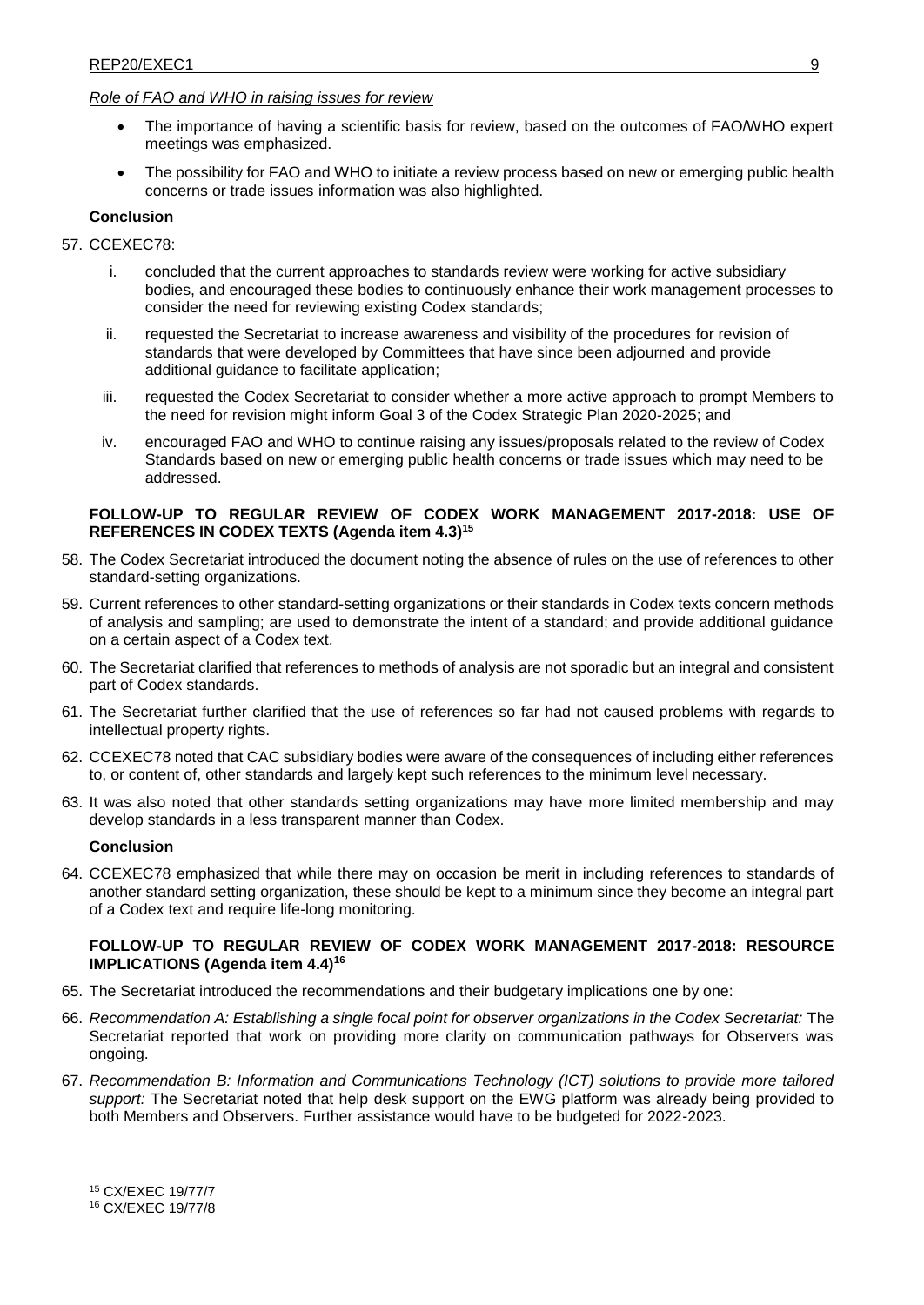- 68. *Recommendation C*: *Assess the specific needs of Codex Contact Points (CCPs) that also served as contact points for other standard-setting organisations:* For the Codex Secretariat to undertake this work, it would have to be budgeted for 2022-2023. In the interim, CCPs could use the Codex Trust Fund (CTF) diagnostic tool to assess their needs.
- 69. *Recommendation D: OECD led "partnership for effective international rule-making"*: CCEXEC78 noted that participation would have value as regards, for example, measuring the impact of standards but should not place any additional burden on resources. The Representative of the Office of the Legal Counsel of WHO noted that eventual participation by the Secretariat in the OECD led partnership, in addition to the participation by FAO and WHO as organizations, would need to take place under certain conditions and provided that the terms concerning the participation in the partnership were satisfied.
- 70. *Recommendation E: Future guidance for observers*: It was noted that guidance either as a handbook or on the Codex website could help clarify questions that standard-setting organizations and other observers may have regarding the procedures for initiating new work or standard reviews in Codex. It was also noted that this was similar to the guidance requested for Members under Agenda Item 4.2.
- 71. *Recommendation F: Individual follow-up with reviewed organizations*: The Secretariat reported on ongoing communication with the reviewed organizations and attendance at external meetings when possible and after prioritization of Codex core activities.
- 72. On recommendations B to E, it was noted that the needs of Members should be given priority in work and budget planning and existing tools should be exploited to the greatest extent possible to address the review recommendations.

### **Conclusion**

- 73. CCEXEC78 concluded that:
	- i. recommendations A and F were being implemented to the extent possible;
	- ii. for recommendations B and E, efforts to develop guidance and ICT should focus on Members as the priority but may incorporate relevant guidance and support to Observers;
	- iii. for recommendation C, there were tools available from the Codex Trust Fund (e.g. diagnostic tool) to assist CCPs in identifying their needs, and
	- iv. for recommendation D, the Codex Secretariat could observe the OECD initiative as a means of learning from other standard setting organizations and to inform the implementation of goal 3 of the Strategic Plan 2020-2025, provided participation was not overly demanding on resources, and conditions to attend those meetings were met by the Secretariat of the Codex Alimentarius Commission.

# <span id="page-9-0"></span>**COMMUNICATIONS WORK PLAN 2017–2019: IMPLEMENTATION STATUS (Agenda item 5)<sup>17</sup>**

- 74. The Codex Secretariat introduced the paper noting highlights and conclusions to finalise the 2017-2019 reporting period of the communications work plan.
- 75. The discussion is available as a verbatim record in English, French and Spanish (Appendix II).
- 76. CCEXEC78 congratulated the communications team of the Codex Secretariat on the achievements and successful completion of the Codex Communications Work Plan 2017-2019 and noted that the Codex Communications Work Plan 2020-2022 would be presented at CCEXEC79;
- 77. CCEXEC78 further noted the need for sufficient resources to be made available to continue delivering effective communications in Codex.

# **Conclusion**

78. CCEXEC78:

- i. encouraged all Members and Observers, especially through the recently adopted regional communications work plans, to continue to actively contribute to the promotion of Codex with all stakeholders, especially policy makers, and
- ii. encouraged all Members and Observers to support World Food Safety Day 2020.

<sup>17</sup> CX/EXEC 20/78/5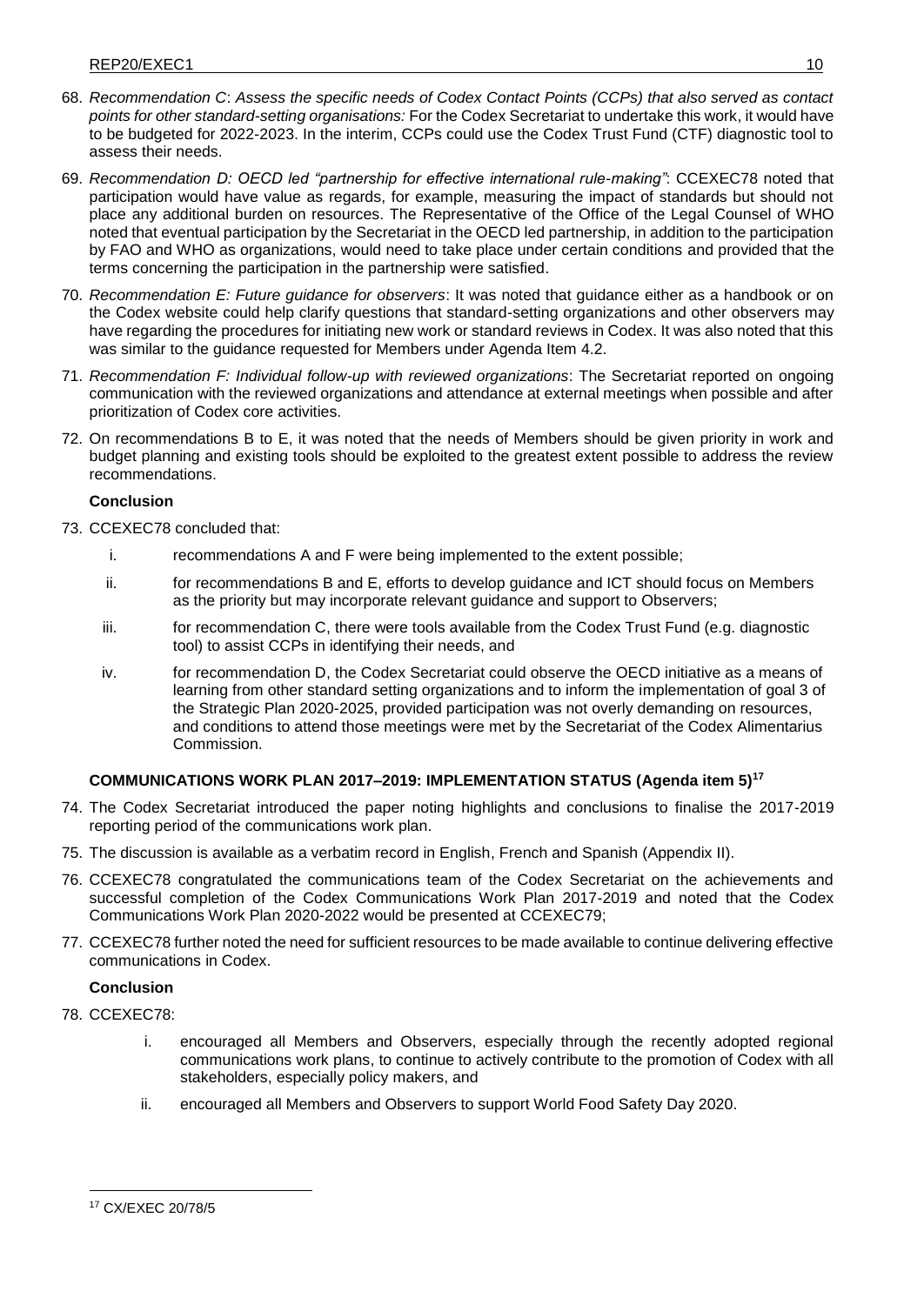# <span id="page-10-0"></span>**WORK PLAN FOR THE IMPLEMENTATION OF THE STRATEGIC-PLAN 2020-2025: INTERIM REPORT OF THE THIRD STRATEGIC PLANNING SUB-COMMITTEE (AGENDA ITEM 6)<sup>18</sup>**

79. The Chairperson of the CCEXEC sub-committee on the implementation of the Strategic-Plan 2020-2025 introduced the item, with reference to the background document and the Chairperson's report of the physical meeting of the sub-committee that had taken place immediately prior to CCEXEC78. It was agreed to use the report of that meeting as the basis for discussion.

# *Review of the work plans developed by the FAO/WHO Coordinating Committees*

# 80. CCEXEC78 noted:

- the work plans already developed or near completion by each of the FAO/WHO Coordinating Committees (RCCs) and welcomed the focus on priority activities to be undertaken in 2020 and 2021;
- that it will be the responsibility of the Regional Coordinators to lead on the co-ordination of these activities some of which may benefit from inter-regional collaboration; and
- alignment of the proposed activities with the actions for Member States contained within the food safety resolution that is expected to be adopted by the World Health Assembly in May 2020.

# *Commissioning input from other Codex actors*

- 81. Consideration was given on whether specific inputs should be sought from other Codex actors (Members and Observers, parent organizations and chairpersons of subsidiary bodies) to the work plan. In this regard CCEXEC78:
	- agreed that the sub-committee should not attempt to seek specific input from Members and Observers, but noted that information could be added on a voluntary basis and CCEXEC should remain open to additions to the work plan;
	- agreed that the Chairperson of the sub-committee should work together with representatives of FAO and WHO with the aim of ensuring that relevant FAO and WHO activities can be cross-referenced to the appropriate strategic goals/objectives;
	- noted the importance of sensitizing Ministries of Agriculture and Health on Codex and food safety issues and requested the collaboration of FAO and WHO regional and country offices in this regard;
	- noted the resource limitations of FAO and WHO regional and country offices to support country level initiatives, but nevertheless highlighted that all opportunities should be availed of to ensure these offices were aware of Codex and food safety (e.g. briefing of FAO country representatives by the Codex secretariat when they visit FAO headquarters); and
	- agreed that the Chairperson of the sub-committee should reach out to the chairpersons of subsidiary bodies for their input.

# *Provisional proposals from the Secretariat for activities to support implementation of strategic goals 3 and 5 of the strategic plan.*

- 82. With regard to strategic goal 3, CCEXEC78:
	- agreed that the Codex-wide communications plan and the communications plans adopted by the RCCs at their meetings in 2019 all supported delivery of objective 3.1 and should be appropriately captured in the work plan to support implementation of the Strategic Plan;
	- noted and welcomed the activity proposed by the Codex Secretariat for the next two years relating to development of stories to illustrate the impact of the use of Codex standards, which supports delivery of objective 3.3 of the Strategic Plan; and
	- agreed that it was important to provide Members with opportunities to discuss and consider appropriate means to measure the impact of Codex and therefore welcomed the plan to discuss monitoring the implementation of Codex standards at CCGP32.
- 83. With regard to strategic goal 5, CCEXEC78:
	- supported prioritization of the ongoing engagement on the Critical Review process and potential improvements, improving the efficiency and ease of use of information technology infrastructure, and exploring and piloting how machine translation and other technologies may support the more regular

 $\overline{a}$ <sup>18</sup> CX/EXEC 20/78/6, CRD 2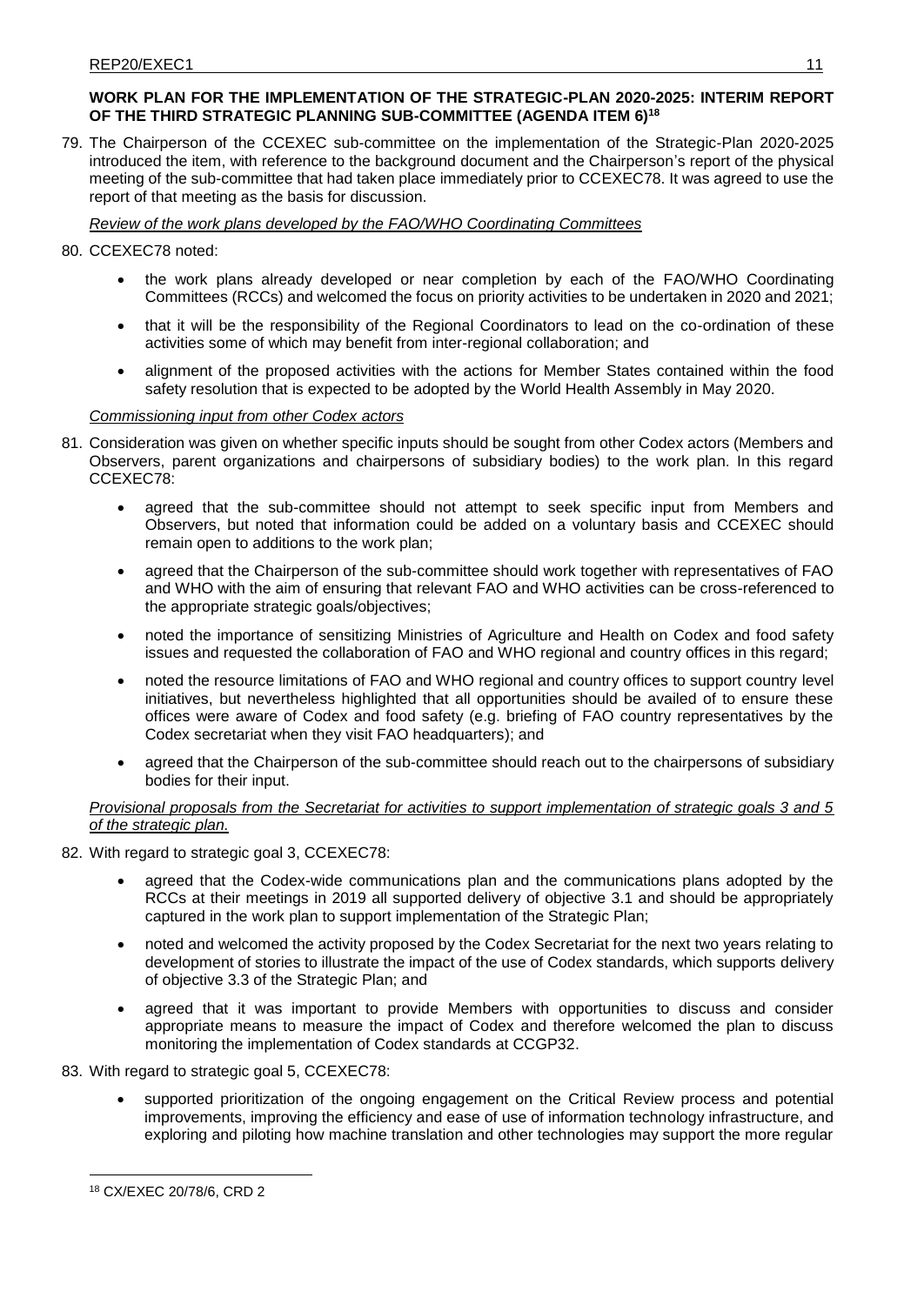conduct of Codex work, and faster translation of documents, in more of its six official languages, noting these would support implementation of objective 5.1; and

- supported the proposals to continue to hold workshops for host secretariats and chairpersons of subsidiary bodies, to facilitate the transition from outgoing to incoming regional coordinators in five of the six Codex regions, the completion of guidance for host country secretariats, revision as needed of the Codex Chairpersons' Handbook, and the development of a handbook for Codex delegates, noting these would support implementation of objective 5.2.
- 84. CCEXEC78 was reminded that these proposals were still subject to budgetary confirmation.

# *Monitoring and Evaluation*

- 85. CCEXEC78 noted the importance of ensuring that activities of subsidiary bodies, particularly in relation to goals 1 and 2, were monitored and reported on, although they may not be explicitly included in the work plan.
- 86. The Codex Secretariat informed CCEXEC78 about progress indicators that were annually monitored and reported upon since 2014 under the Codex Strategic Plan 2014-2019 and consequently could be used to help define a baseline for progress related to objectives under the new strategic plan, including among others:
	- participation in physical committee meetings;
	- EWG registrations;
	- duration of standard development and revisions;
	- number of standards adopted, progressed and new work agreed;
	- timeliness of working documents; and
	- website statistics and social media outreach among others.
- 87. The Codex Secretariat also stressed that challenges in measuring progress persisted in relation to:
	- scientific input (quality and quantity) from developing countries and engagement of scientific experts;
	- use of Codex standards,
	- national food safety governance systems (platform); and
	- Members' partnership or network activities on Codex and foresight.
- 88. The importance of using this information in developing the monitoring and evaluation framework for the Strategic Plan was emphasised.

# *Next steps*

 $\overline{a}$ 

- 89. CCEXEC78 noted that the key follow-up activities for the sub-committee in collaboration with the Codex Secretariat, FAO and WHO included incorporation of the final two regional work plans, development of the monitoring and evaluation framework; reaching out to chairpersons of subsidiary bodies and FAO and WHO for their inputs and drafting the final report of their work.
- 90. In terms of the report of the work of this sub-committee, CCEXEC78 agreed that the work should be completed in a timely manner, with a report agreed and forwarded to the Codex Secretariat no less than two months before CAC43.

# <span id="page-11-0"></span>**THE APPLICATION OF THE STATEMENTS OF PRINCIPLE CONCERNING THE ROLE OF SCIENCE: INTERIM REPORT OF THE CCEXEC SUB-COMMITTEE (Agenda Item 7)<sup>19</sup>**

- 91. The Chairperson of the CCEXEC sub-committee introduced the item and summarized the process that had been undertaken by the sub-committee since its inception. The Codex Secretariat introduced the document noting that it contained a summary of the replies received in response to a Circular Letter (CL), and an overall analysis of comments received. The comments pointed to overall support for the Statements of Principle (SoP) on the Role of Science as included in the PM and the importance of their implementation. While a number of replies indicated that the SoP simply needed to be applied consistently, there were also requests for more clarity and guidance that could facilitate their use for standards advancement in general.
- 92. The Member for Europe clarified that the number of replies was twice as high as mentioned in the interim report due to the coordinated position of the EU Member States.

<sup>19</sup> CX/EXEC 20/78/7, CX/EXEC CRD 3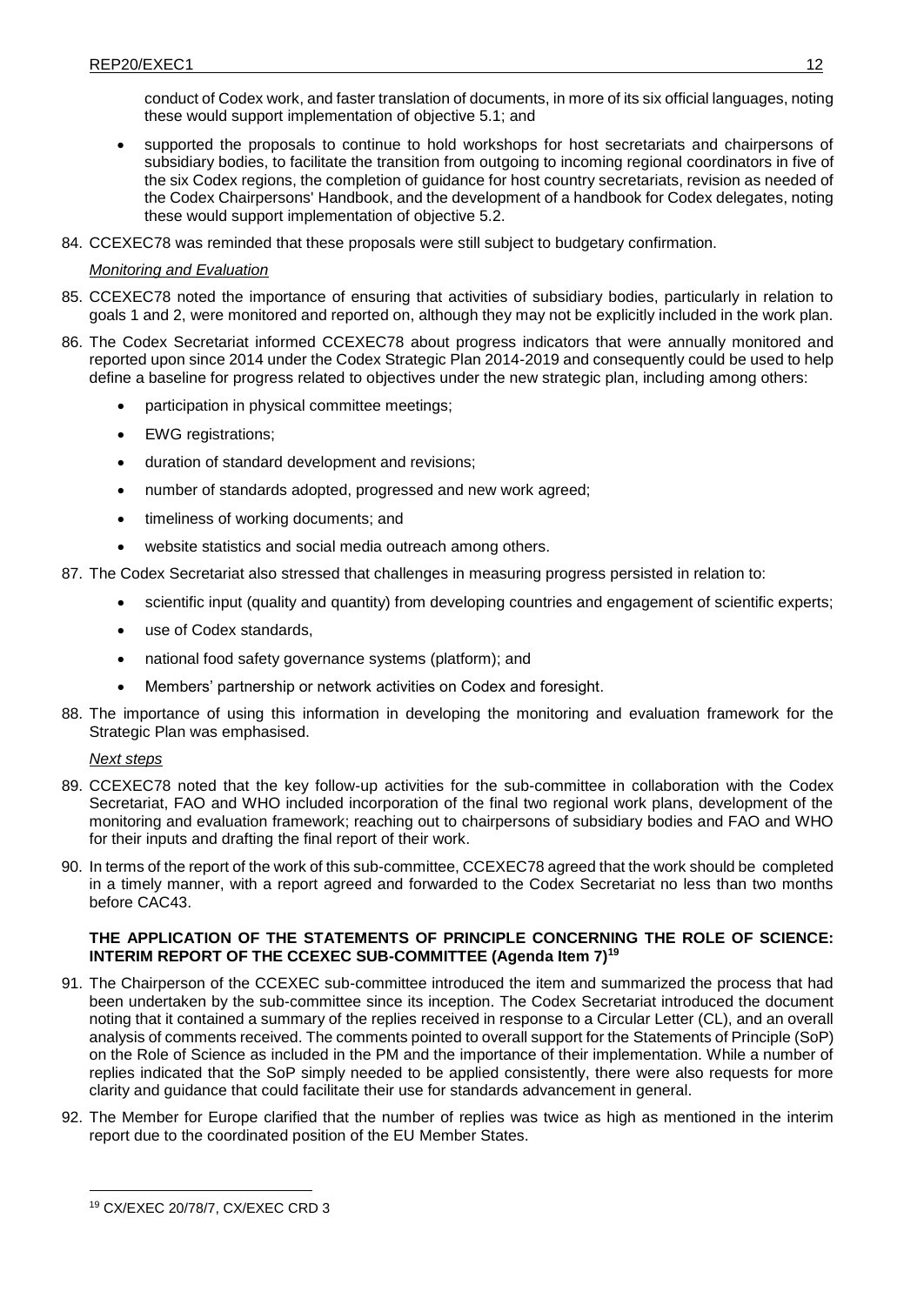- 93. The Codex Secretariat further noted that the received comments reiterated the importance of the role of science in Codex standard setting and that the successful adoption of a large number of Codex standards demonstrated that the chairpersons and delegates were successfully applying the guidance in the Codex PM to facilitate consensus. The Codex Secretariat also presented the results of the first physical meeting of the CCEXEC Sub-committee on the Application of the SoP, and CCEXEC78 agreed to use this report as the basis for progressing their discussions. It was clarified that the current CCEXEC discussions also allowed the regional coordinators to bring the perspectives of members in their region to the attention of the committee.
- 94. The Representative of FAO pointed out that a coherent application of the SoP would not only require consistent interpretation by Codex chairpersons, but also by Codex Members, which in turn may require closer cooperation among Member States to ensure a harmonized interpretation.

### **Discussion**

- 95. CCEXEC78 noted that the conclusions of the physical meeting of the Sub-committee reflected personal ideas expressed in that context.
- 96. CCEXEC78 first discussed its understanding of the term "operationalization of the statements of principle" based on what had been developed in the meeting of the sub-committee. It was not considered necessary to develop a definition as CCEXEC78 understood operationalization to mean the development of practical guidance to ensure consistent application of the SoP by Codex chairpersons.
- 97. CCEXEC78, in a first round of interventions, noted the following:
	- Operationalization is practical guidance which needs certain pre-requisites: awareness and common understanding of the SoP among chairpersons and delegates; clarity on some of the aspects related to the application of the SoP such as other factors/other considerations; understanding of the chairpersons' needs.
	- The SoP, in particular statement 4, contained several terms which were open for interpretation (e.g. other considerations) and there was a need to explain these terms to ensure their consistent application e.g. through use of examples.
	- The ToR of the sub-committee did not include reopening the SoP as set out in the PM.
	- Any future guidance on the operationalization should also be part of guidance for delegates (e.g. a handbook for delegates, if developed).
	- All available documents on the matter should be considered when developing the draft guidance, (including CX/EXEC 19/77/10 and comments from the regions<sup>20</sup>).
	- CAC42 had made decisions based on CX/EXEC 19/77/10 and that the working document for this session was CX/EXEC 20/78/7.
- 98. CCEXEC78 also discussed possible actions developed in the meeting of the sub-committee and agreed with the proposal from a Member that a first draft of the guidance could be developed by the Secretariat, FAO and WHO.
- 99. There was a substantive discussion on the nature and placement of the guidance.
	- The Coordinator for Latin America and the Caribbean (LAC) expressed concern with the development of guidance if at any stage this could alter the PM since existing information in the PM was deemed sufficient by Members of the region to guide the chairpersons in applying the SoP.
	- The Member for Europe, underlining the need for guidance on the application of the SoP, noted that any explicit restriction on making improvements to the PM in future could prevent coherent operationalization of the SoP. The Member also recalled the decision of CAC42<sup>21</sup> that it was desirable to reinforce transparency and the possibility for all Members to give input to the work of the subcommittee by e.g. holding informal discussions on the issue at CCGP.
	- The Coordinator for Europe informed CCEXEC that this topic had been discussed informally in the margins of the last CCEURO meeting and brought the conclusions of this discussion to the attention of CCEXEC78 as contained in Codex/CX/EURO 19/31 CRD9.
- 100. In light of these discussions CCEXEC78 noted that it was not the intention of the current effort to make changes to the PM.

<sup>20</sup> CX/EURO 19/31/CRD9

<sup>21</sup> CAC42 paras 11-12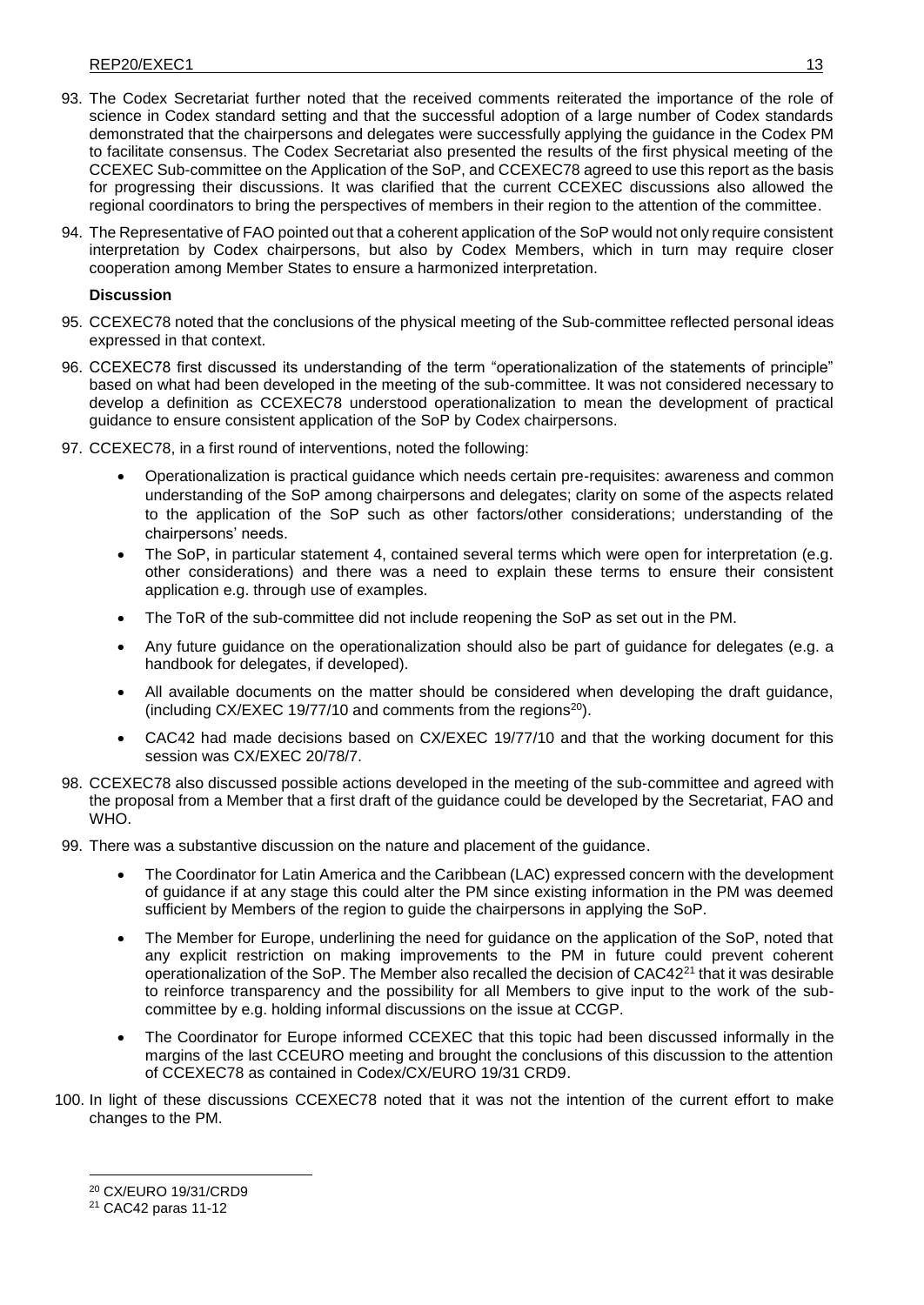### **Conclusion**

- 101. CCEXEC78 noted the progress made at the physical meeting of the sub-committee as contained in CRD3 and requested that:
	- i. the Codex Secretariat in collaboration with FAO and WHO develop a first draft of the practical guidance in accordance with the ToR of the sub-committee, having consulted the chairpersons of the Codex subsidiary bodies to obtain feedback on their understanding and application of the SoP;
	- ii. the Codex Secretariat make available the draft guidance on the electronic discussion forum of the sub-committee in advance of the second physical meeting planned to take place immediately prior to CCEXEC79;
	- iii. the CCEXEC sub-committee consider the draft guidance at its second physical meeting (immediately prior to CCEXEC79) and advise CCEXEC79 on the next steps required to complete the work including steps to ensure the transparency of the process.

# <span id="page-13-0"></span>**TIMELINESS OF CODEX WORKING DOCUMENTS (Agenda item 8) 22**

- 102. The Codex Secretariat introduced the document, which identified potential reasons for delays of documents and suggested possible solutions. It was noted that the document addressed delays regarding the English language versions only, and that delays with the first language version (normally English) caused further delays with the other language versions.
- 103. The Secretariat highlighted that delays in timely distribution of documents was an issue and that during 2014- 2019, the average percentage of working documents distributed two months before the session had remained relatively stable at around 40 percent, irrespective of the overall number of working documents produced. Bodies with the greatest challenges with late documents had been selected for further examination (CCEXEC, CAC, CCPR and CCCF), which had shown that the reason for late documents were not uniform and that delays in document distribution did not necessarily correlate with disruptions or delays in the actual development and progression of standards. It was further noted that CCPR and CCCF were among the most prolific and successful subsidiary bodies of CAC.
- 104. Members emphasized that while understanding that documents could be delayed, timely distribution was important and should always be pursued, as Members needed to prepare for their participation in Codex meetings, including consulting with stakeholders.
- 105. The Secretariat noted that for Government representatives as well as FAO and WHO colleagues, Codex was not their only assignment and that the Codex Secretariat was involved in many other activities beyond creating working documents that contributed to the overall workload and subsequent delays. It was also noted that Committees had the possibility to reject late documents for discussion. The Representative of FAO noted that limited resources in the parent organizations contributed to late distribution of documents and pointed out that there was a choice between having late or fewer documents.
- 106. It was recognized that while the overall intention was to facilitate effective working in Codex and always seek to improve, timeliness may vary from one committee to another and working practices have evolved over time with electronic distribution replacing postal paper distribution. It could be useful to invite Committee chairpersons and host secretariats to revisit their practices regarding deadlines.
- 107. A measure to mitigate negative effects related to possible delays could be to have more transparency on the status of documents on the Codex website, which may help empower committees to have workable mechanisms. The Secretariat informed that it would work towards more predictability regarding availability of documents, while continuing to record and monitor distribution in a transparent way, proposing deliver in instalments when possible.
- 108. One Member noted the need for support to Host Secretariats on how to follow up on document preparation in order to ensure timeliness.

#### **Conclusion**

- 109. CCEXEC78 acknowledged the importance of timely distribution of Codex documents while noting that:
	- i. reasons for lateness of documents were not uniform and depended on the nature of the documents being prepared; and
	- ii. delays in document distribution do not necessarily correlate with disruptions or delays in the actual development and progression of standards.

<sup>22</sup> CX/EXEC 20/78/8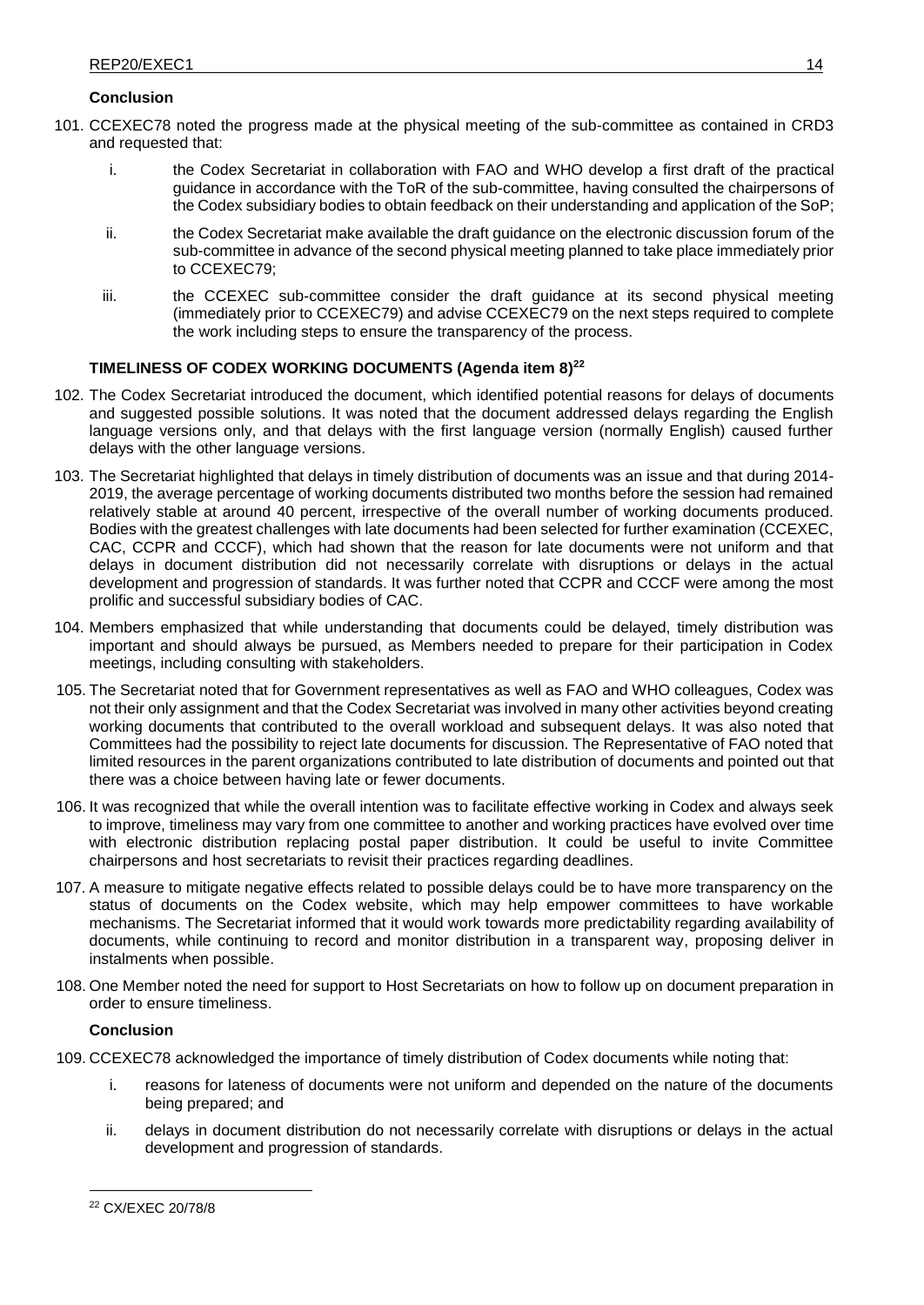- 110. CCEXEC 78 requested the Codex Secretariat to:
	- i. continue monitoring and documenting the document distribution dates and delays in a transparent way;
	- ii. distribute documents in instalments where this makes sense (e.g. Critical Review; Commission documents);
	- iii. provide a realistic timeline on the distribution of documents for CCEXEC and CAC taking into account the overall workload; and
	- iv. continue encouraging EWG chairpersons to develop realistic timelines for submission of reports.
- 111. CCEXEC78 also requested that the Secretariat bring the information in the document to the attention of subsidiary bodies for their review and suggestions.

# <span id="page-14-0"></span>**ANY OTHER BUSINESS (Agenda item 9)**

### *Dealing with Exceptional Interruptions to Codex Meetings*<sup>23</sup>

- 112. The Codex Secretariat introduced the item, which focussed on the consequences of the unexpected security situation at the Twenty-first Session of the FAO/WHO Coordinating Committee for LAC held in Santiago, Chile in October 2019 (CCLAC21) where it had not been possible to continue with the meeting. The Secretariat described how work was continuing via online tools on a non-objection basis in response to delegates requests to continue the business of the committee, while also acknowledging concerns with regards to following procedures. The Secretariat also raised the issue of which mechanisms or procedures may be required in the future for other scenarios where meetings could not be completed. The Secretariat cited the specific and extremely unpredictable instances witnessed during CCLAC21 where the public were no longer admitted due to security concerns and where the plenary had not been in a position to decide how to continue as it was not in session when the suspension of the meeting had been decided by the host country.
- 113. The Coordinator for LAC acknowledged the support of delegates and the Codex Secretariat in what, at that time, had become a situation where safety was the primary concern. Nevertheless, the experience raised questions about what appropriate procedures to follow in similar circumstances might be.
- 114. The Codex Secretary reiterated that safety was always the primary concern in such situations and that only as a secondary consideration was it now possible to explore how to serve the membership in finalizing the discussions.
- 115. The Representative of the Office of the Legal Counsel of WHO noted that the events at CCLAC21 represented an exceptional situation and that subsequent adjustments in procedure that had been made in order to complete the business of the session were understandable due to the nature of the circumstances.

# **Conclusion**

- 116. CCEXEC78:
	- i. acknowledged the difficult challenges faced by the Regional Coordinator, host secretariat, participants and the Codex Secretariat with regard to the conduct of CCLAC21 and expressed appreciation for the efforts made by the Regional Coordinator to ensure the security of all participants and subsequently to adopt a session report by virtual means;
	- ii. noted the ongoing effort to complete the discussion of the CCLAC21 agenda by correspondence, recalling that this was an exceptional situation and while the interest of the membership to conclude their discussions was to be applauded, this process should not be considered as a standard procedure within Codex;
	- iii. encouraged the Codex Secretariat to work with host secretariats to ensure that there was awareness and preparedness to address potential security situations at Codex meetings;
	- iv. requested the Codex Secretariat to be prepared to the extent feasible, to deal with exceptional situations should they arise in the future.

<sup>23</sup> CX/EXEC 20/78/9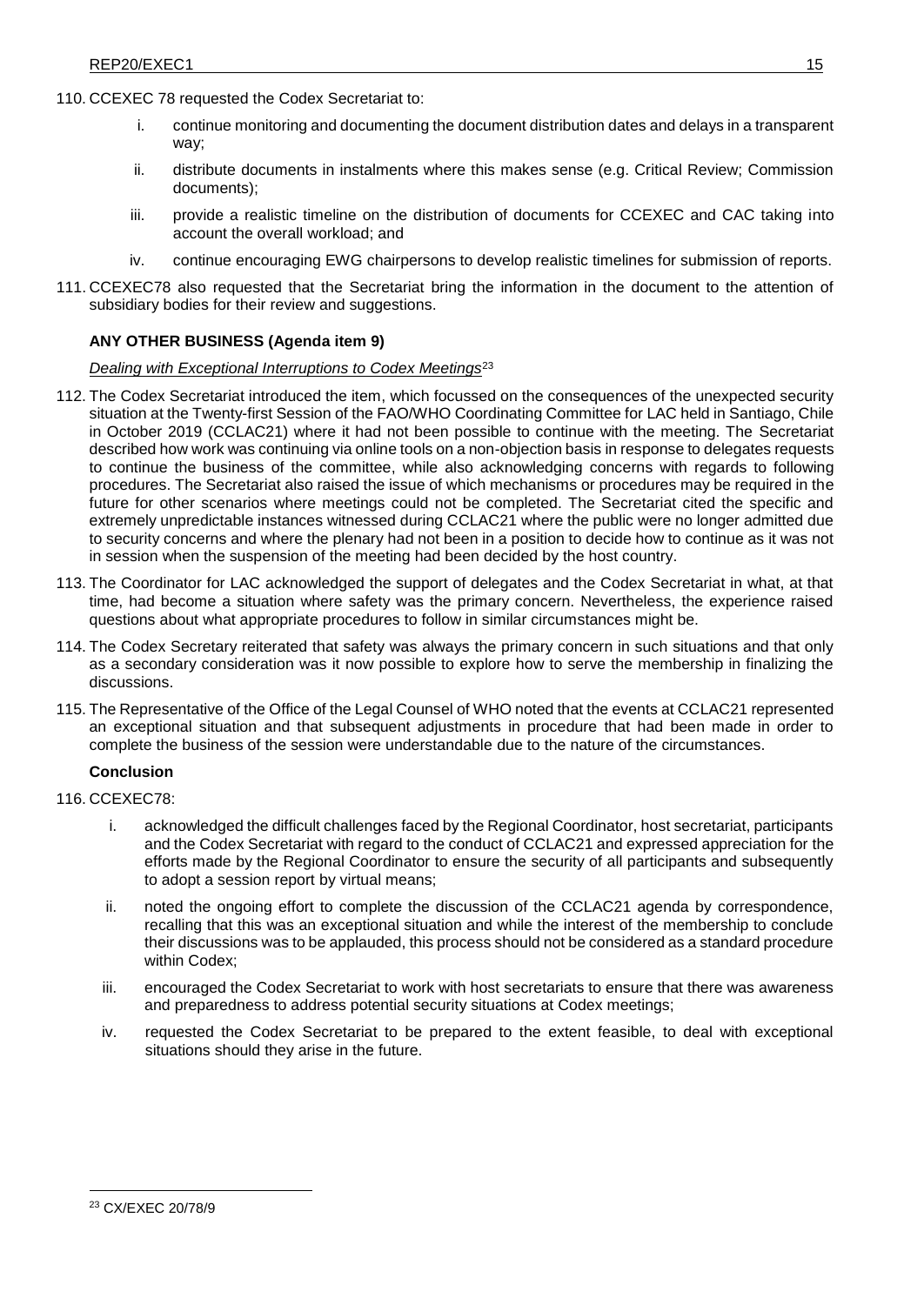# *Rescheduling of Codex meetings due to the novel coronavirus (COVID-19) outbreak*

- 117. The Codex Secretariat confirmed that due to the ongoing situation with COVID-19 the planned  $52^{nd}$  session of the Codex Committee on Food Additives (CCFA) had been scheduled to take place in Lanzhou, China from 22 to 26 June 2020. The Secretariat further confirmed that the 52<sup>nd</sup> Session of the Codex Committee on Pesticide Residues (CCPR52) would not proceed as originally scheduled and that discussions were ongoing to identify new dates for the session.
- 118. The Chairperson of CCFA (Advisor to the Member for Asia) underlined the difficulties they were experiencing as hosts in attempting to reschedule a Codex meeting in a busy calendar and before the annual CAC meeting (July 2020). The CCFA Chairperson highlighted the challenges in identifying appropriate channels of communication to set new dates bearing in mind the number of stakeholders involved and the inevitable technical difficulties the committee would face in delivering meeting reports and texts for the Critical Review in a reduced timeframe.
- 119. The Codex Secretary acknowledged the extremely challenging situation and confirmed that everything possible was being done with maximum flexibility to ensure the continuity of the CCFA and CCPR work programmes. In this context the Codex Secretariat identified the adoption of standards by CCEXEC80 if it is authorised to do so on an exceptional basis by CAC43, as one option being considered to allow timely advancement of standards proposed by CCPR52 when meeting after CAC43.

*Update from the meeting on practical guidance for Electronic Working Groups (EWGs) held in Brussels on 30-31 January 2020*

- 120. The Codex Secretariat reported that the workshop had been held with a cross-section of Codex Members particularly involved in EWGs to complete its commitment under the regular review of Codex work management to develop practical guidelines relating to the implementation, management and reporting of EWGs.
- 121. The Secretariat confirmed they planned to present a completed handbook at CCEXEC79 (June 2020).

*Status of the proposed resolution of the World Health Assembly on "Strengthening efforts on food safety"*

- 122. The representative of WHO confirmed that the draft resolution "Strengthening efforts on food safety"<sup>24</sup> would go to the 73<sup>rd</sup> World Health Assembly in May 2020. The resolution recognised a number of important areas of work of interest to the Codex membership including strengthening the scientific advice programme and promoting increased use of Codex texts nationally.
- 123. CCEXEC78 acknowledged this important development also within the context of the new Strategic Plan 2020- 2025. CCEXEC78 further noted the support the resolution had received at the recent RCCs (and the future contribution they could provide in the implementation of the strategy described in the resolution) and the importance of ensuring support for the scientific advice programme.

*Including delegate contact information in Codex reports*<sup>25</sup>

- 124. The Coordinator for LAC introduced the item and noted how valuable they considered the contact information for attending delegates that had until recently been provided in all Codex meeting reports.
- 125. The Codex Secretariat, in response to support for the position presented by the CCLAC Coordinator, confirmed that the change removing such data had been introduced initially at CAC42 in Geneva in line with current WHO practice. The Secretariat agreed to seek a solution to make personal information available. Possible options to be explored included an opt-in preference for sharing contact details to be expressed by individual delegates during meeting registration or a solution where such data would be available behind a login.

<sup>25</sup> CX/EXEC CRD 1

<sup>&</sup>lt;sup>24</sup> EB146/CONF./9 – available: [http://apps.who.int/gb/ebwha/pdf\\_files/EB146/B146\\_CONF9-en.pdf](http://apps.who.int/gb/ebwha/pdf_files/EB146/B146_CONF9-en.pdf)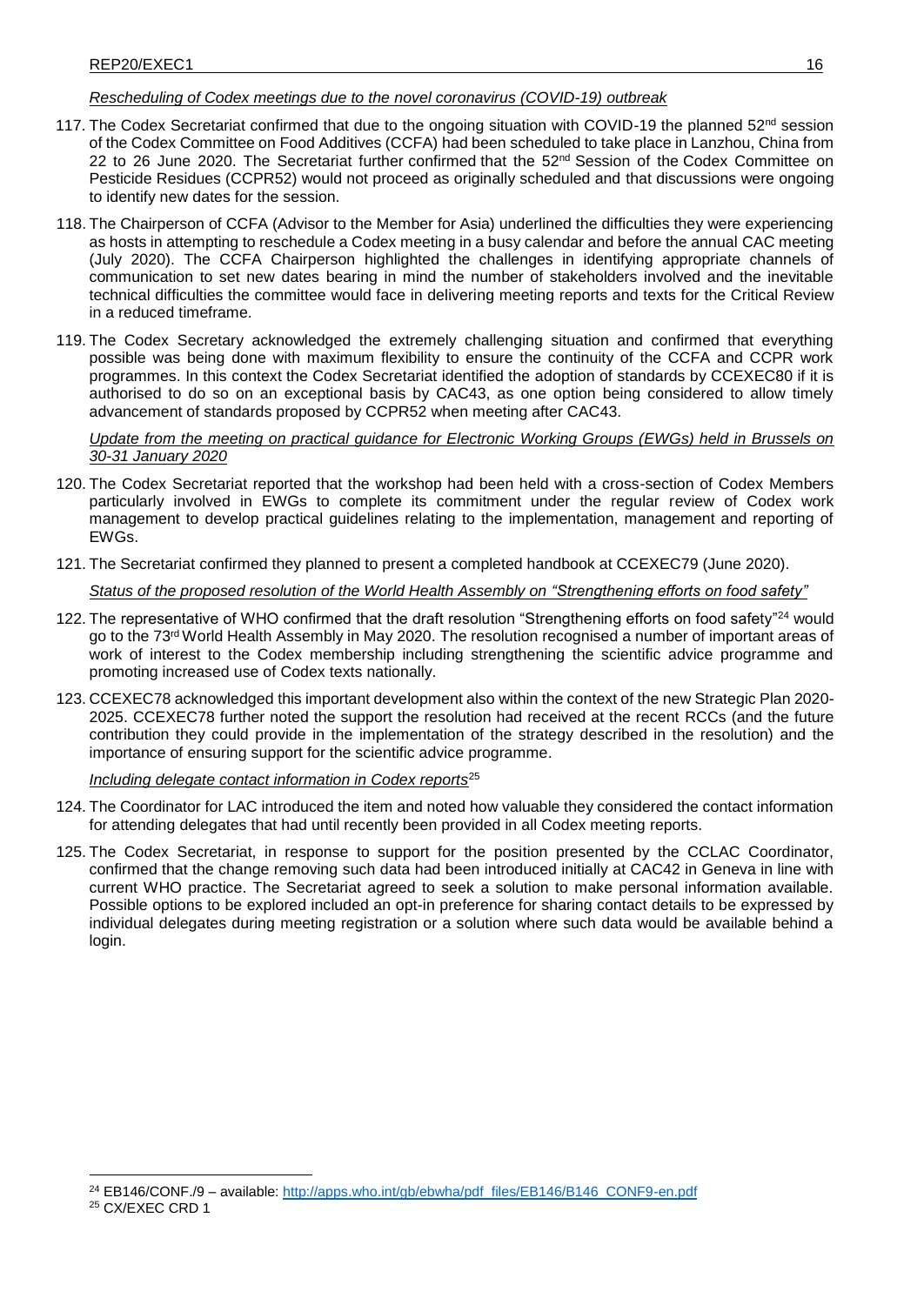<span id="page-16-0"></span>APPENDIX I

**LIST OF PARTICIPANTS** LISTE DES PARTICIPANTS LISTA DE PARTICIPANTES

#### **CHAIRPERSON** PRÉSIDENT PRESIDENTE

# **VICE-CHAIRPERSONS** VICE-PRÉSIDENTS

VICEPRESIDENTES

Mr. Guilherme Antonio Costa Junior Chair of the Codex Alimentarius Commission Food Safety Expert Ministry of Agriculture, Livestock and Food Supply Brazil

Mr. Purwiyatno Hariyadi National Codex Committee of Indonesia Southeast Asian Food & Agricultural Science & Technology (SEAFAST) Center Indonesia

Ms. Mariam Eid Head of Agro-Industries Service Ministry of Agriculture **Lebanon** 

Mr. Steve Wearne Director of Global Affairs UK Food Standards Agency United Kingdom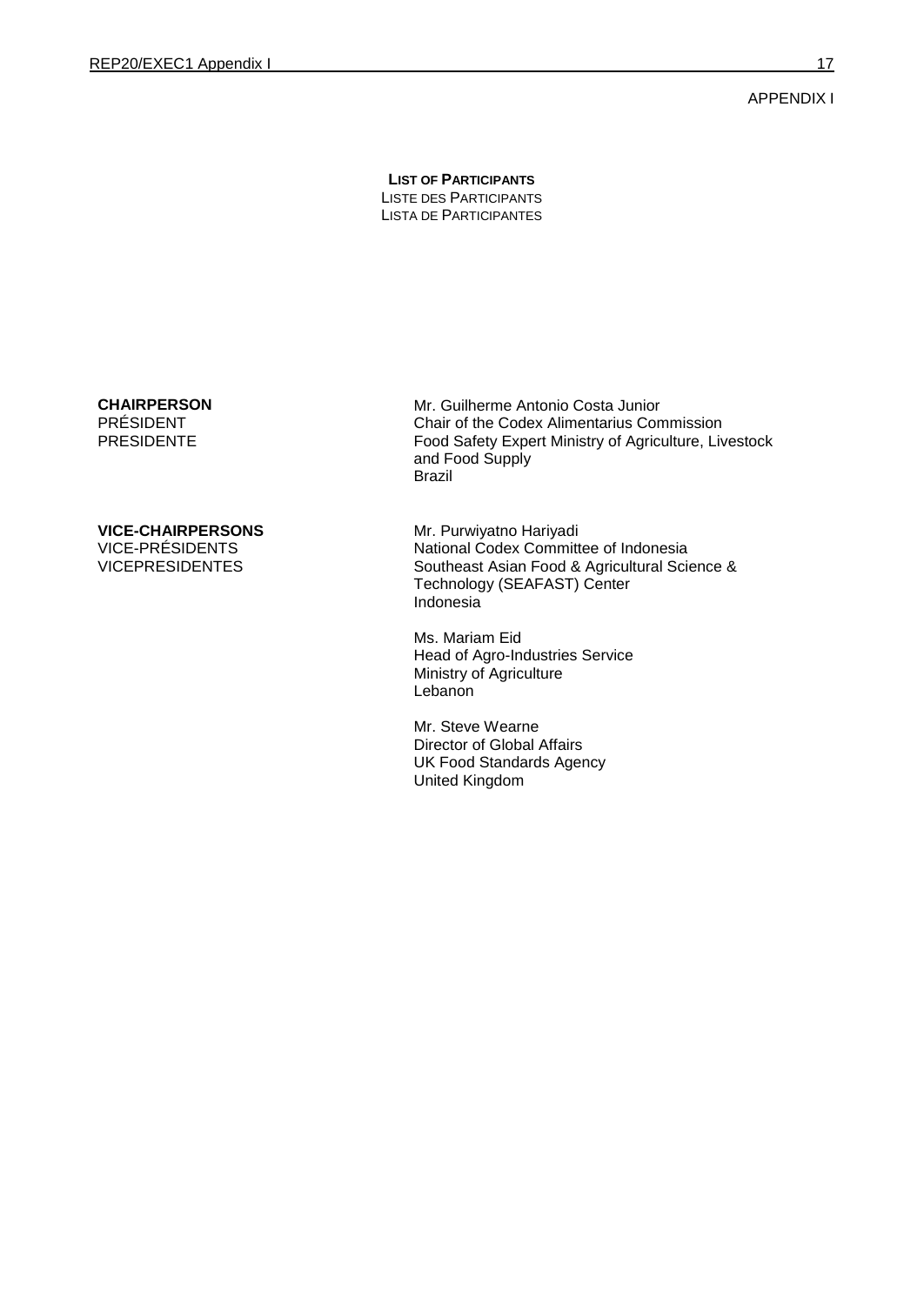# **MEMBERS ELECTED ON A GEOGRAPHIC BASIS** MEMBRES ÉLUS SUR UNE BASE GÉOGRAPHIQUE MIEMBROS ELEGIDOS SOBRE UNA BASE GEOGRÁFICA

# **AFRICA**

**AFRIQUE** ÁFRICA

# **Advisor to the Member for Africa**

Conseillère du Membre pour l'Afrique Asesora del miembro para África

Ms. Zainab Jallow Director General Food Safety & Quality Authority of the Gambia Gambia

# **ASIA**

ASIE ASIA

Ms. Aya Orito Nozawa Associate Director Ministry of Agriculture, Forestry and Fisheries, Japan

# **Advisors to the Member for Asia**

Conseillers du Membre pour l'Asie Asesores del miembro para Asia

Ms. Yayoi Tsujiyama Japan Dairy Technical Association Japan

Mr. Yongxiang Fan China National Center for Food Safety Risk Assessment China

# **EUROPE**

EUROPE EUROPA

Mr. Niklas Schulze Icking Deputy Head of Division Federal Ministry of Food and Agriculture **Germany** 

# **Advisors to the Member for Europe**

Conseillers du Membre pour l'Europe Asesores del miembro para Europa

Ms. Vigdis S. Veum Møllersen Senior Adviser Norwegian Food Safety Authority

Norway

Mr. Sébastien Goux Deputy Head of Unit Unit Multilateral Internal Relations DG Sante-European Commission Belgium

# **LATIN AMERICA AND THE CARIBBEAN**

AMÉRIQUE LATINE ET LES CARAÏBES AMÉRICA LATINA Y EL CARIBE

Mr. José Luis Heijo Ministerio de Industria, Energia y Mineria Montevideo Uruguay

#### **Advisors to the Member for Latin America and the Caribbean**

Conseillers du Membre pour l'Amérique latine et les Caraïbes Asesores del miembro para América Latina y el **Caribe** 

Mr. Victor Campos Cirne Permanent Mission of Brazil to the UN and other International Organizations in Geneva **Switzerland** 

Mr. Rommel Betancourt Herrea Agrocalidad Ecuador

# **NEAR EAST**

PROCHE-ORIENT CERCANO ORIENTE

Mr. Ashraf Esmael Mohamed Afify Chairman of Egyptian Organization for Standardization and Quality (EOS) Egypt

#### **Advisor to the Member for Near East**

Conseillère du Membre pour le Proche-Orient Asesora del Miembro para el Medio Oriente

Ms. Hanan Fouad Hamid Ibrahim Hashem Head of Food Standards Department Egyptian Organization for Standardization and Quality (EOS) Egypt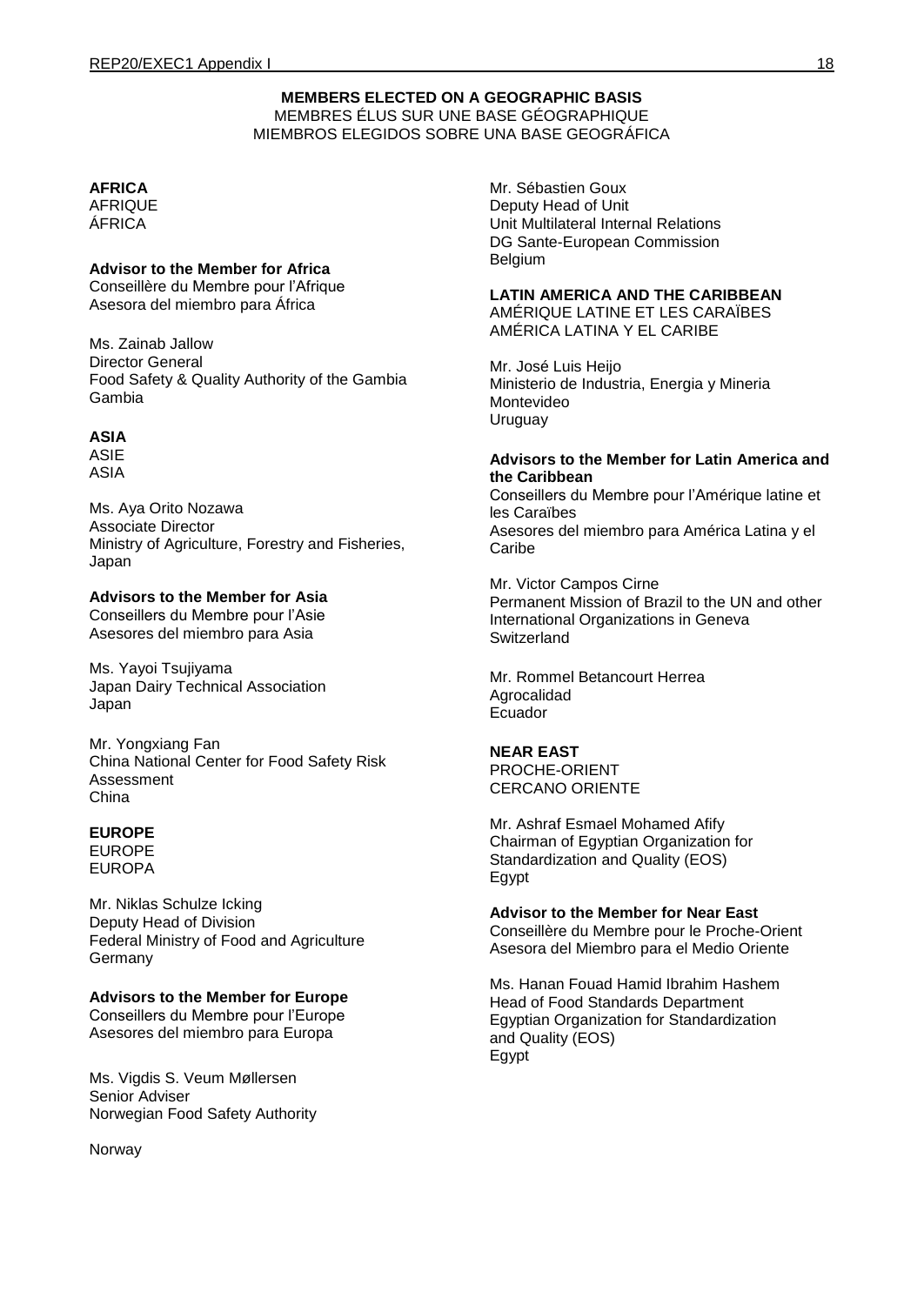# **NORTH AMERICA**

AMÉRIQUE DU NORD AMÉRICA DEL NORTE

Ms. Mary Frances Lowe US Manager for Codex Alimentarius US Codex Office Department of Agriculture United States of America

### **Advisors to the Member for North America**

Conseillers du Membre pour l'Amérique du Nord Asesores del miembro para América del Norte

Mr. Kenneth Lowery Senior International Issues Analyst U.S. Codex Office United States of America

Ms. Meghan Quinlan Manager, Bureau of Policy, Intergovernmental and International Affairs Canada

### **SOUTH WEST PACIFIC**

PACIFIQUE SUD-OUEST PACÍFICO SUDOCCIDENTAL

Ms. Usha Sriram-Prasad Director, Department of Agriculture, Water and the Environment Australia

# **Advisor to the Member for South West Pacific**

Conseiller du Membre pour le Pacifique Sud-**Ouest** Asesor del miembro para Pacífico Sudoccidental

Mr. Raj Rajasekar Senior Programme Manager Ministry for Primary Industries New Zealand

### **COORDINATORS**

COORDONNATEURS COORDINADORES

# **COORDINATOR FOR AFRICA**

Coordonnateur pour l'Afrique Coordinador para África

Mr. Kimutai William Maritim Deputy Director Directorate of Veterinary Services Ministry of Agriculture, Livestock, Fisheries and Co-operatives Kenya

# **COORDINATOR FOR ASIA**

Coordonnateur pour l'Asie Coordinador para Asia

Mr. Sunil Bakshi Head (Codex / Regulations) Food Safety and Standards Authority of India India

### **COORDINATOR FOR EUROPE**

Coordonnatrice pour l'Europe Coordinadora para Europa

Ms. Nailya Karsybekova Head of the Department for Codex Issues Ministry of Health Committee for the Control of Safety and Quality of Goods and Services National Center for Expertise Kazakhstan

#### **COORDINATOR FOR LATIN AMERICA AND THE CARIBBEAN**

Coordonnateur pour l'Amérique latine et les Caraïbes Coordinador para América Latina y el Caribe

Mr. Diego Varela Coordinador Asuntos Internacionales

Agencia Chilena para la Inocuidad y Calidad Alimentaria, ACHIPIA Ministerio de Agricultura Chile

# **COORDINATOR FOR NEAR EAST**

Coordonnateur pour le Proche-Orient Coordinador para el Cercano Oriente

Mr. Mohammad Hossein Shojaee Aliabadi Senior Scientific Adviser Institute of Standards & Industrial Research of IRAN Director and Laboratory Manager Faroogh Life Sciences Research Laboratory Iran (Islamic Republic of)

#### **COORDINATOR FOR NORTH AMERICA AND SOUTH WEST PACIFIC**

Coordonnateur pour l'Amérique du Nord et le Pacifique Sud-Ouest Coordinador para América del Norte y Pacífico **Sudoccidental** 

Mr. Timothy Tekon Tumukon Vanuatu Government Vanuatu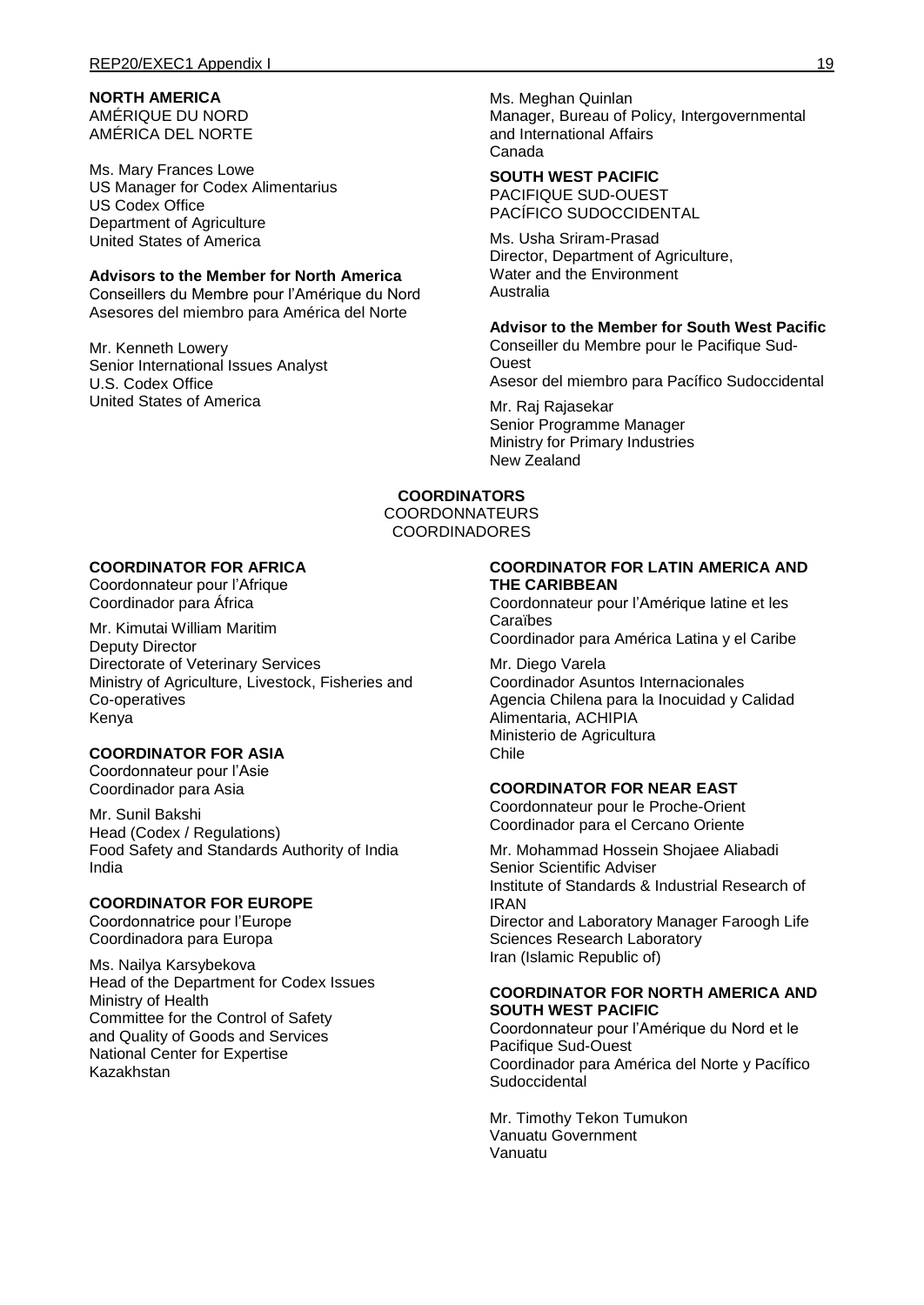### **WORLD HEALTH ORGANIZATION (WHO)**

Organisation mondiale de la Santé (OMS) Organización Mundial de la Salud (OMS)

Mr. Francesco Branca Director, Nutrition and Food Safety Department World Health Organization (WHO) **Switzerland** 

Mr. Soren Madsen Head a.i., Nutrition and Food Safety Department World Health Organization (WHO) **Switzerland** 

Mr. Peter K. Ben Embarek Head a.i., Nutrition and Food Safety Department World Health Organization (WHO) **Switzerland** 

Ms. Amina Benyahia Chaieb Head a.i., Nutrition and Food Safety Department World Health Organization (WHO) **Switzerland** 

Ms. Chizuru Nishida Head, Nutrition and Food Safety Department World Health Organization (WHO) **Switzerland** 

Ms. Satoko Murakami Technical Officer, Nutrition and Food Safety **Department** World Health Organization (WHO) Switzerland

Ms. Kim Petersen Scientist, Nutrition and Food Safety Department World Health Organization (WHO) **Switzerland** 

Ms. Egle Granziera Senior Legal Officer World Health Organization (WHO) **Switzerland** 

Ms. Claudia Nannini Legal Officer World Health Organization (WHO) **Switzerland** 

Ms. Catherine Mulholland Technical Officer, Nutrition and Food Safety **Department** World Health Organization (WHO) **Switzerland** 

Ms. Rain Yamamoto Scientist, Nutrition and Food Safety Department World Health Organization (WHO) **Switzerland** 

# **FOOD AND AGRICULTURE ORGANIZATION OF THE UNITED NATIONS (FAO)**

Organisation des Nations Unies pour l'alimentation et l'agriculture (FAO) Organización de las Naciones Unidas para la Alimentación y la Agricultura (FAO)

Mr. Markus Lipp Acting Head of the Food Safety and Quality Unit Food and Agriculture Organization of the UN Italy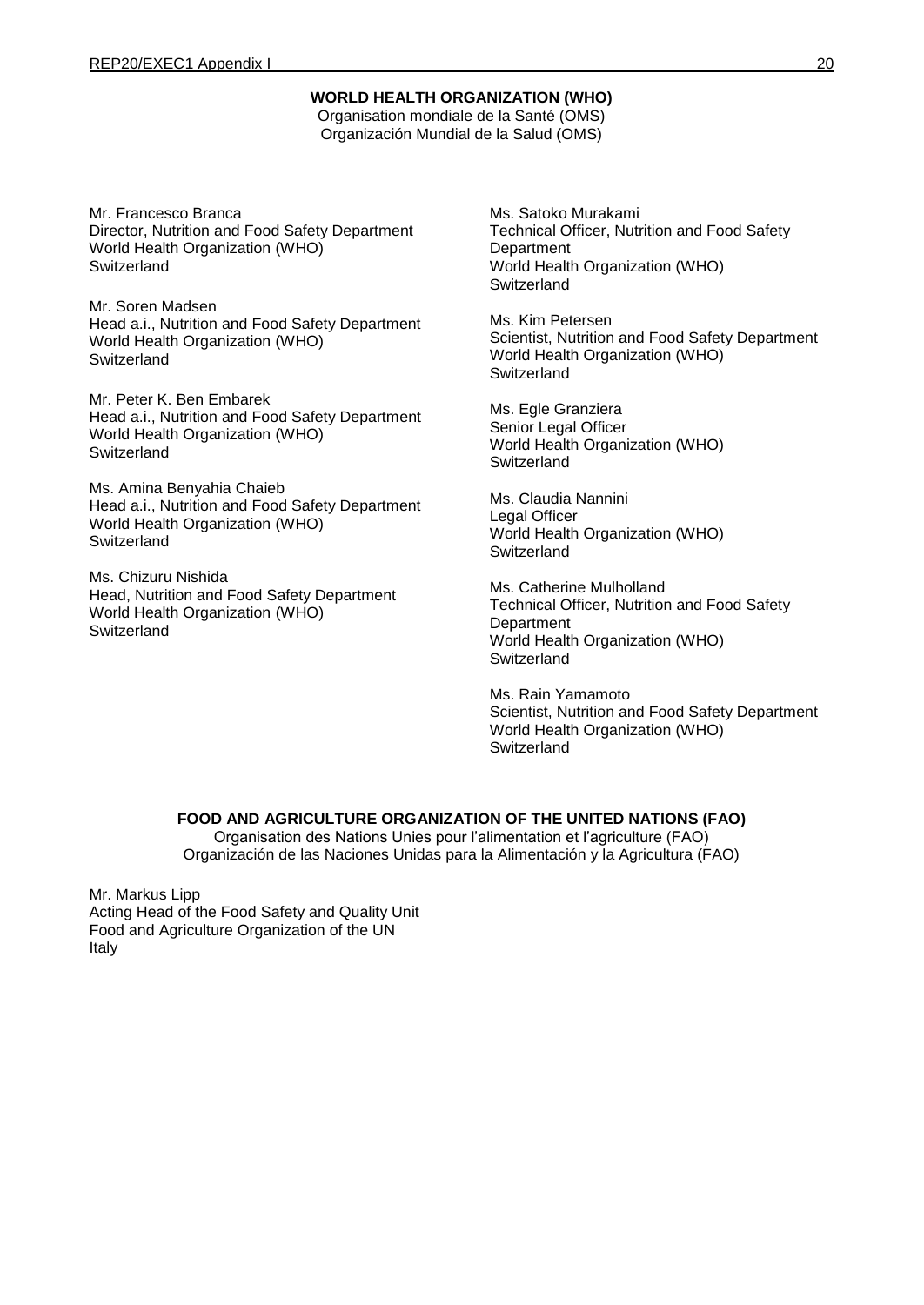#### **CODEX SECRETARIAT** Secrétariat du Codex

Secretaría del Codex

Mr. Tom Heilandt Secretary Codex Alimentarius Commission Joint FAO/WHO Food Standards Programme Food and Agriculture Organization of the UN Italy

Ms. Sarah Cahill Senior Food Standard Officer Codex Alimentarius Secretariat Joint FAO/WHO Food Standards Programme Food and Agriculture Organization of the UN Italy

Ms. Hilde Kruse Senior Food Standard Officer Codex Alimentarius Secretariat Joint FAO/WHO Food Standards Programme Food and Agriculture Organization of the UN Italy

Ms. Gracia Brisco Senior Food Standard Officer Codex Alimentarius Secretariat Joint FAO/WHO Food Standards Programme Food and Agriculture Organization of the UN Italy

Ms. Anne Beutling Monitoring and Evaluation Officer Codex Alimentarius Secretariat Joint FAO/WHO Food Standards Programme Food and Agriculture Organization of the UN Italy

Mr. David Massey Special Advisor Codex Alimentarius Secretariat Joint FAO/WHO Food Standards Programme Food and Agriculture Organization of the UN Italy

Mr. Roberto Sciotti Record & Information Management Expert & Webmaster Codex Alimentarius Secretariat Joint FAO/WHO Food Standards Programme Food and Agriculture Organization of the UN Italy

Mr. Giuseppe Di Chiera Programme Specialist Codex Alimentarius Secretariat Joint FAO/WHO Food Standards Programme Food and Agriculture Organization of the UN Italy

Ms. Jocelyne Farruggia Administrative Assistant Codex Alimentarius Secretariat Joint FAO/WHO Food Standards Programme Food and Agriculture Organization of the UN Italy

Mrs. Ilaria Tarquinio Programme Assistant Codex Alimentarius Secretariat Joint FAO/WHO Food Standards Programme Food and Agriculture Organization of the UN Italy

Mr. Peter Di Tommaso Administrative Assistant Codex Alimentarius Secretariat Joint FAO/WHO Food Standards Programme Food and Agriculture Organization of the UN Italy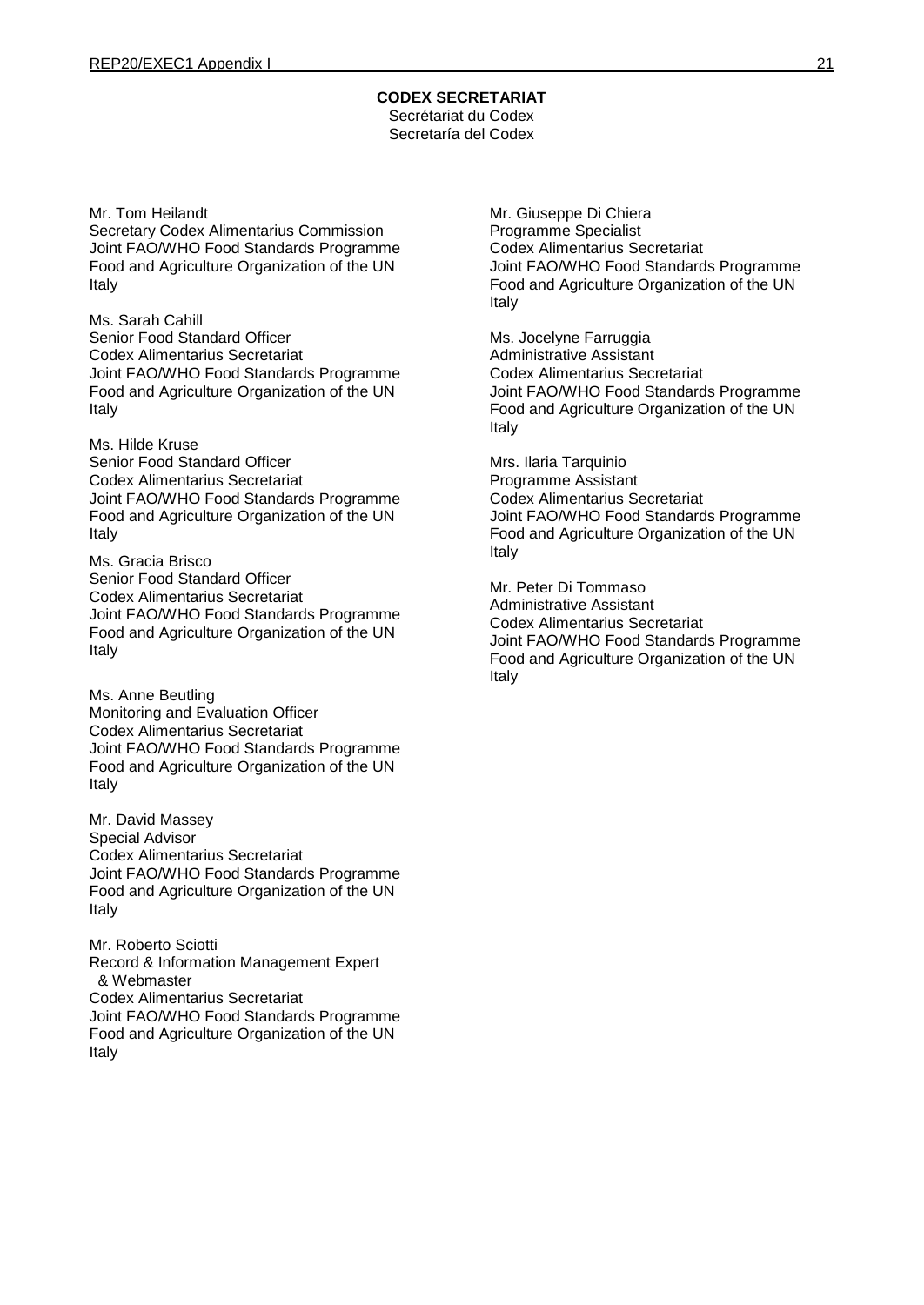<span id="page-21-0"></span>APPENDIX II

# **VERBATIM TRANSCRIPT OF CCEXEC78 DISCUSSION ON AGENDA ITEM 5 COMMUNICATIONS WORK PLAN 2017–2019: IMPLEMENTATION STATUS**

**Chairperson:** Agenda item five. The communications work plan implementation status. I would like to congratulate the special effort that David and the team have made until the issue of communication has become a basis on which to build and enter into Codex strategic planning and contribute to achieve the goals of Codex Alimentarius. But it has become an approved means of communication between the Codex Commission subsidiary bodies and at the same time to deliver Codex Alimentarius to everyone everywhere. So I leave the word to David to summarize for us thank you. You have five minutes for the video and for your presentation.

**Codex Secretariat:** Thank you, Madam Chair. You give me a time limit. The document that you will need for this agenda item is displayed on the screen. CX/EXEC/78/5. Hands up if you haven't read, it. Thank you, friends.

**Codex Secretariat:** A major test for the success of communications. We will dim the lights as well, but stay awake. A major test for the success of communications will be how many members and observers know about what we do. So last Sunday, I ran a quick straw poll with you asking which communications tools you were aware of. And this is what you said. My apologies to the interpreters. There is no script, but the speakers are all in the room and they know what they said.

### [video clip]

**Codex Secretariat:** Ok. The paper covers all the areas all the data all the numbers of the work plan. And I will welcome questions from you at the end. I just would like to focus briefly on what in the paper we called the highlights. And again, interpreters, it's only pictures, no words, so. World Food Safety Day; the Codex web site; Social media; the workshops; publications and then working with the regions.

**Codex Secretariat:** Starting with Word Food Safety Day. This was my favorite picture. This was, I believe, Vietnam. And I put this at the top of the presentation to remind you that 2020 June 7th is on its way and we'll be reaching out to you very, very shortly. We have great response from the regions. We had great response from FAO and WHO in the regions as well. And we look forward to continued support. The guide has been cleared and is being published as we speak and will shortly be available. But I love the Vietnamese.

Codex Web site. In the paper, we gave you some statistics about the Codex web site, and just out of curiosity, I ran the analytics again today and those are the results. We're always amazed, actually, Mexico has gone to second place after a long reign at the top of the Codex charts. It makes us wonder where our servers are, but we see we have a lot of engagement through the web site. And as I say in the paper, the most visited areas of the web sites are the databases. And this is why I think we will be looking very, very carefully about trying to upgrade the usability of that. We believe in FAO we have a window of opportunity with a change in leadership in in many different areas. And we hope to be able to move forward with that. We think we need to raise the level of those tools.

**Codex Secretariat:** Secondly, sorry, thirdly, social media. The social media numbers continue to grow, which is a direct reflection on the effort put in. My advice to all of you always is never open a social media account. It is a massive, massive commitment. Thanks to the team led by Giuseppe, which includes Giuseppe and Giuseppe. We manage to have a strong game. The data is in the paper, but we are very proud of the fact that in our very, very niche area, we are one of the most, certainly always in the top three, of channels providing information about our very, very specific area of work. The next phase would be to take us into the tens of thousands, but that would require finding and engaging with a new audience, beyond the specific safety of food safety or standards community.

**Codex Secretariat:** Several countries and I'm thinking of India, for example, have been very, very good at using public figures and celebrities in their messaging on food safety. And I think perhaps we can get some involvement for that, maybe for World Food Safety Day.

**Codex Secretariat:** When we come to the regions, I will underline again how different they are. And I think the way that they are able to engage locally is amazing. So social media, we're very, very pleased with that.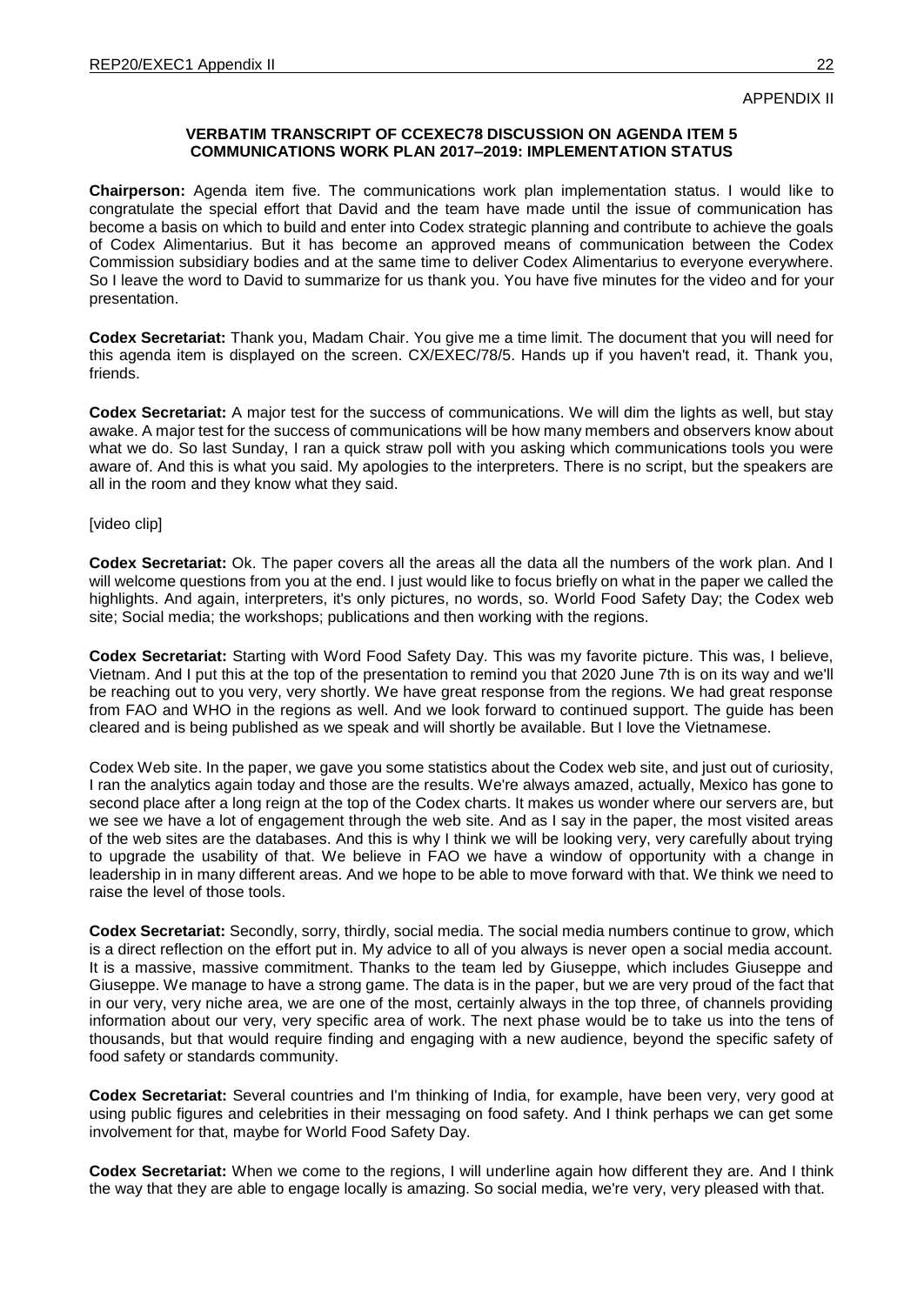**Codex Secretariat:** Moving on to workshops, why am I so pleased with this picture? Because we didn't organize the workshop and we didn't take the picture. This has been the work of. In this case, Egypt, together with FAO. And like many other countries, I could list the ones off the top of my head, Senegal, recently, Burkina Faso all doing amazing work. Kazakhstan took their work around the region to the less experienced countries. So to see countries using our tools and using the step process and running workshops is really very rewarding for us to see. And I think in this particular example, there were three, if not four workshops in the series and also the work done through WHO and FAO and through the Codex Trust Fund of course. I can show you some more examples of that from every region. So, in Ghana, this was a trust fund project. Again, this is India. And we didn't organize it. This is India with a trust fund project. The regional group project with Bhutan and Nepal. Thank you. This one was with us. This was in the LAC region. We did Vanuatu. Amazing being able to engage with the other side of the world and then back again to Kazakhstan for the CCEURO region. So workshops for us, face to face engagements in a non-formal setting.

**Codex Secretariat:** The chairs we've put together, we had another workshop in the in the period. And this was very successful. And the thing I liked about this workshop and also the ones we've had more recently is that we're also looking at improving the products that come out of them. So the Chairs' handbook and any updates we do to that is a positive product that comes out of this engagement.

**Codex Secretariat:** Publications we're very proud of where we've come from and where we're going, too, with publications. We worked with Australia to produce what was for me the first really technical publication, aside from, of course, all the standards we produce. And that was a very, very interesting experience. And we continue to have plans for more publications in the future also based on the feedback that you all give us about what's needed. So I'm glad you noticed them. And we try to make sure at least we have three languages and I think for some, for the couple of these, four, five and six languages. So not bad.

**Codex Secretariat:** My final highlight really is with the regions and the regional coordinators. I see working with the regions where we have huge value and potential, and I want to thank the coordinators for always being so available, so proactive and skillful in pushing their regions to do more. CCAFRICA had the crazy idea of creating a WhatsApp group for the whole continent. And we did. And we have and it's working. Although I think the coordinator would like to remove a couple of people to achieve consensus.

**Codex Secretariat:** We set very modest targets in the regional communications work plans. And let's see, with the help of the coordinators if we can deliver on those by the time we get to the Commission. You remember I showed you this, this charts of where the regions were at. And since we've had the regional meetings, really pleased that they've all been proactive in coming to us with their content. Even the EU. I think India is still in the lead, though.

**Codex Secretariat:** I always say to colleagues in the Secretariat or in the presentations I give that I'd love us to have a front page story on a national newspaper. One of the ones that I read and of course CCAFRICA does this every year. And again, this shows that the different way that countries can engage with a huge number of people. This Kimutai was a national daily. Yes. Around the time. And India. Exactly the same. I don't have the picture here from India, but exactly the same. Yesterday, The Guardian did have a story which mentioned FAO, and of course WHO is all over the news at the moment, but it had an FAO story and a 28 words quoting someone from FAO. So I think if we can get food safety there unfortunately, this was about locusts, but we are we're working on it now.

**Codex Secretariat:** Okay. Visuals in the regional meetings. I spoke to you about the importance of visuals. And my colleague Roberto is probably not here. He's working. He's up there. Roberto's, up there. He takes many of our photos. Say hello, to Roberto. And these visuals that we have in meetings are very nice, but they're very nice for people who are at the meetings. All of you know that we are looking all the time for more pictures, more stories which shine the light on the good that Codex does this. This is one of Roberto's pictures. Yes. And this actually, again. Thank you. Coordinator for Europe. This is a picture from your team, which actually we used today on UN Women's UN Women Scientists, Women in Science Day. So, we've been promoting that. And these pictures, like the stories, allow us to say so much more.

**Codex Secretariat:** As we say in the paper, all of this requires resources and support. So in my conclusions, Madam Chair, the original communications work plan did have an objective which looked at the document management, and that's more or less been taken over though by reporting on the strategic plan. The ... but what we are trying to do with this agenda item and this is why Roberto is sitting up there, is that we're going to see if our pilots on artificial intelligence, if and how technology can assist us. And we are always alert to try and improving the tools that we have introduced. There'll be a survey before the next Commission, because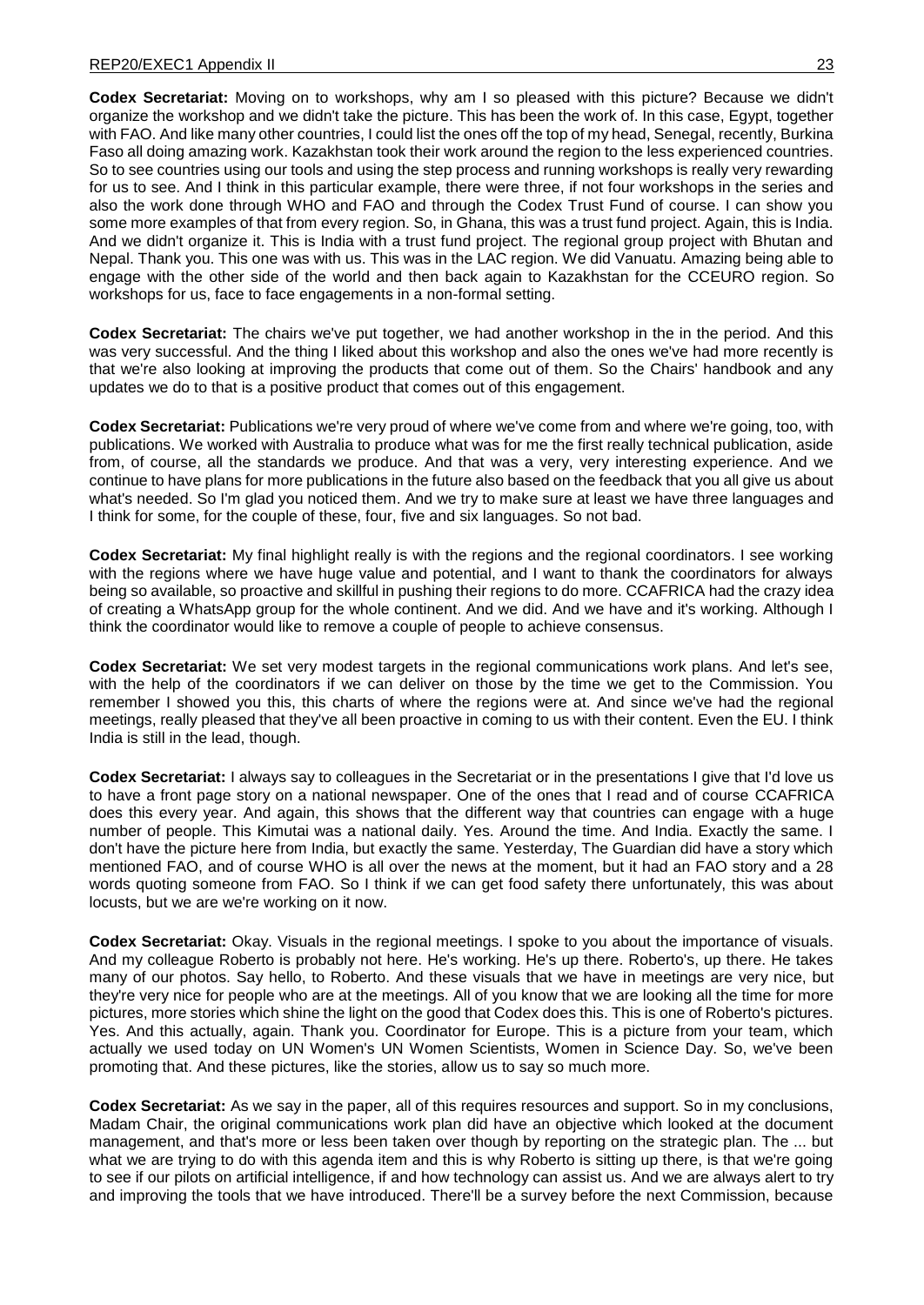that was that's kind of the benchmark. Has awareness of Codex communications improved over the last two, two and a half years of the plan? We continually strive to do more with limited resources. I think it takes quite a long time to understand how Codex works, so it's not easy to pluck somebody out and get them to work on Codex matters. But we have outsourced some writing and some film-making and we'll be looking to continue to produce the products that we have done over the last couple of years. At that point, Madam Chair, I would pause very happy to handle any questions that there may be. Thank you very much.

**Chairperson:** Thank you, David. A good presentation for tonight's session. The floor is open for comment. Question please Advisor for Near East.

**Advisor NE:** Yes, thank you, Madam Chair, I don't have a question. I just wanted to thank David. Egypt, in fact, did organize this seminar and we are looking at how to implement the communication work plan together with FAO. We held three workshops in Cairo and Alexandria, among others, and the main topic chosen was of food that enters Egypt. We have a national plan as well and we have visited with all the bodies that work together with Codex Alimentarius and with the representation of FAO, as well as the regional coordinators within Egypt. This person working within Codex has made it possible to have more, more workshops and to broaden the scope so that they cover all of Egypt, not just three specific regions. And we are working on putting in to this communication work plan.

**Chairperson:** Thank you to the Middle East.

**Coordinator Europe:** Thank you. Thank you very much, Madam Chair. I would like to begin by pointing out that, in fact, in Almaty Kazakhstan, when I came to the first session, the first meeting that was held, I think that all of those who were there actually decided that having a contact point for our region would be something that would really help us to take a significant step forward. And we would then have a focal point. It could really help us to gather information to share news either relating directly to the Codex or to particular things that might arise in our area. And we felt that therefore having our committee could allow us to gather information and to ensure that information got through to those you required it. And I think that it's been something that's really stimulated the active interest of countries in our region and I hope they'll be more news coming out from us in future because we are seeking to do more and to be more active on communication. I really would like to thank David and his team because they've helped us a lot and they've given us an awful lot of very good printed material. Workshops and seminars are very good for the people who attend them. But what's really important is to have printed material so that people can take it home and pass it on to other people. And we really would like to say that we find that we have very high quality and very useful material from you. And we get a lot of detailed information about the role of Codex and about what exactly is meant by to get even more information. At this time, it would be even better.

**Chairperson:** Thank you Nailya Coordinator for Europe. Any other comment. It seems we can conclude. Member for Europe.

**Member Europe:** Just a quick word of gratitude, thanks for the lively presentation that was very entertaining and also for the implementation status report. We noticed and we appreciate your efforts and we try to do our best to feed in and do our part to make your life easier. I'm not sure if one thing fits into this item, but it's something also for you who are tech people and know what is possible and what is not possible. It's a suggestion for internal communications, and that would be maybe you're thinking about something like push notifications, you can subscribe to, for a news on, for example, the publication of documents that, you know, you attend three committees and if you click the right button, you will get a push notification, there's a new document out, have a look at the website, something like that. If that would be possible. If that where possible, one day it would be surely appreciated.

**Chairperson:** Thank you. Member for Europe. Coordinator for NASWP.

**Coordinator NASWP:** Thank you, Madam chair. Just echoing the gratitude to David and the team also for engaging in the NASWP region. I think in 2018 there were some very colorful characters that you met over there and it was their first time as well to work with a team, so I believe it's a region has still got some way to with engaging in a work of Codex. But the workshop in 2018 was a good start, and I believe this is a good engagement. In the coming years with the NASWP region. Thank you.

**Chairperson:** Thank you Coordinator for NASWP. Coordinator for Africa.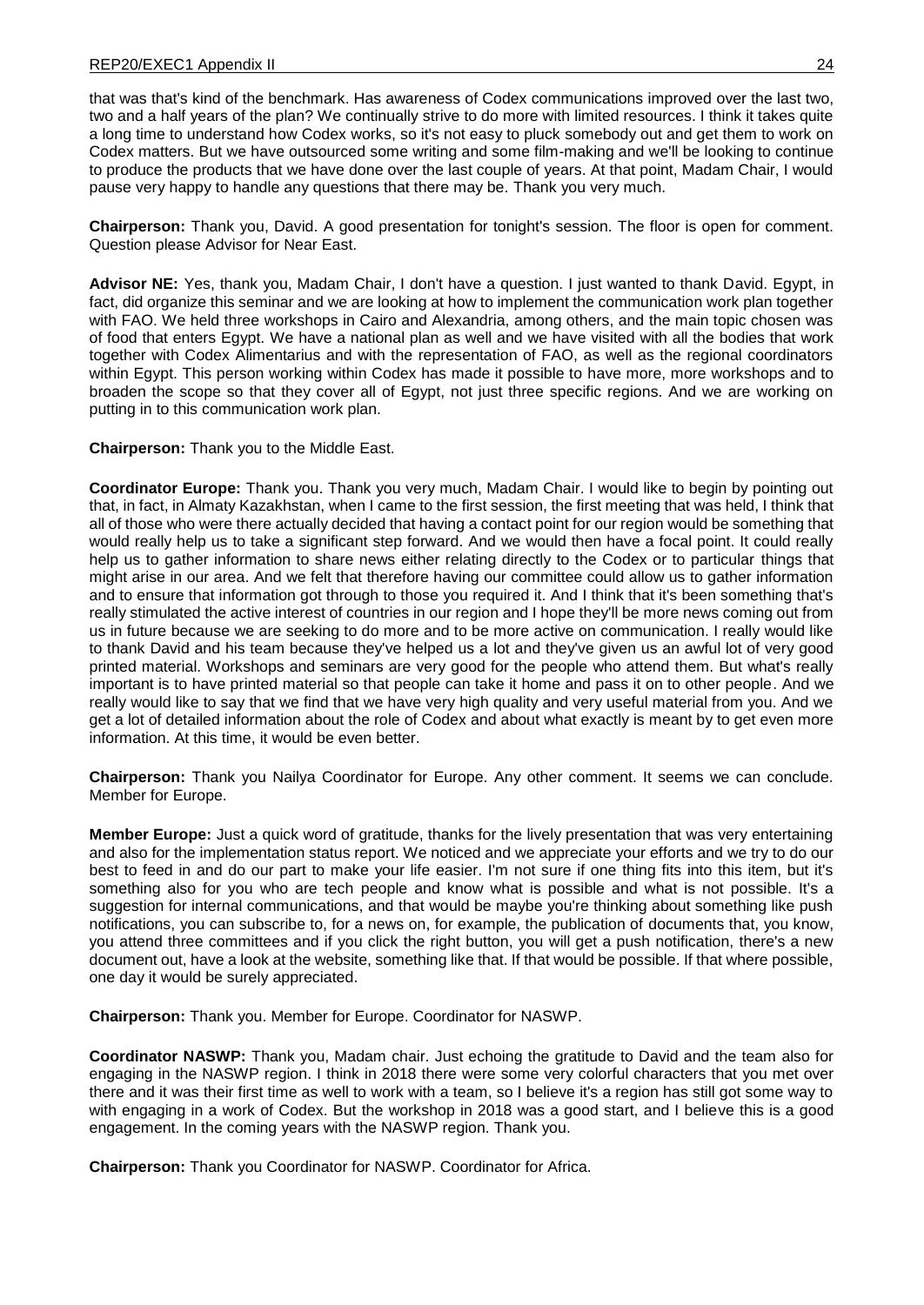**Coordinator Africa:** Thank you. Madam Chair and also thank you, David, for a wonderful presentation on communication. I think it is the role for Codex that we communicate what we do in terms of, remember when you are talking about the standards up-take. Last year, at least, we had two workshops, which we had some engagement of the high policy makers. And I think through communication, we need to reach out and there cascade what was the result in those two meetings. And I've not seen the strategy you have put in place to engage the policy makers other than the technical team, which we normally communicate on a day to day business. But there is a missing link in terms of reaching back to the high-policy governance and the people who are holding the purse strings. So I think that is the one which we really need to focus also as we talk about how to communicate among ourselves. And I remember CCAFRICA came up with an innovative strategy that. The recommendation to establish a goodwill ambassador, which would be the one to carry the flag, reaching out to the policy makers and also trying to harmonize the working of the diverse region in terms of advocating for issues, Codex standards, and that is a key issue. I know also quite a number of countries are doing something on anti-microbial resistance and Kenya is one of them. I don't know why they have not uploaded to the website, but we did quite a lot. Thank you.

**Chairperson:** Thank you Coordinator for Africa, Coordinator for Asia.

**Coordinator Asia:** Thank you, Madam Chair. Let me first of all, congratulate the media team at Codex Secretariat, led by David, for having done a lot of work over the past couple of years or more and coming out with very good products that have been of use, good use for all the regions, and at least I would say that for the Asian region. In fact, I told him yesterday that daily I get up and I look towards the Twitter messages of Codex and then I pass it on to all within my reach and so that it gets a full coverage. But one thing is certain that in order to have ... for scaling up these initiatives, we need to use certain innovative techniques so that it can have impact on masses. And I would also echo in that case, what the Coordinator of Africa has said, targeting the policy makers so that Codex gets due recognition everywhere. And of course, I mean, I would also commit full support from our region and the countries in the region, and we'll keep on providing more and more stories. Thank you.

**Chairperson:** Thank you. Coordinator for Asia, Coordinator for Latin America.

**Coordinator LAC:** Thank you, Madam Chair. I'd just like to add my words thanking the communications team. And also comment as the chair and vice chair have said, we work very closely with the communication team and they have provided lots of support and we hope that my region will be able to continue to give them to get them material for stories and information. Thank you.

**Chairperson:** Thank you. Coordinator for Latin America. Other comments? OK, we can conclude.

CCEXEC noted the Codex communication work plan, implementation of status report. Of course, the conclusion is the result of the paper presented and from the presentation, so CCEXEC noted the Codex Communication Work Plan Implementation Status Report CCEXEC noted the Codex Communication Plan 2020-2022 will be presented CCEXEC79. Noted the need for sufficient resources to be made available to continue delivering effective communication in Codex and encouraged all members and observers, especially through the recently adopted regional communication work plans to continue to actively contribute to the promotion of Codex with all stakeholders, including their celebration of World Food Safety Day 2020. An important issue to add: to continue to actively contribute to the promotion of Codex with all stakeholders, especially policy makers, including Food Safety Celebration, World Food Safety Day 2020.

# **Chairperson:** Okay. Steve please.

**Vice-chair Steve:** Thank you, Madam Chair. Your first proposed conclusion was to note the communication work and implementation status. I think it would possibly better reflect the nature of the comments and the discussion if we if instead of just noting we congratulated the communications team in the Codex Secretariat on the achievements and the successful completion of the Codex Communications Work Plan 2017 to 19. Thank you.

**Chairperson:** OK we will take the proposal, of course, we recognize, the we decide to add this to the discussion. But now we can take that conclusion. Can you write your ... Steve, in order to gain time, please read what you want to add and we will agree with that.